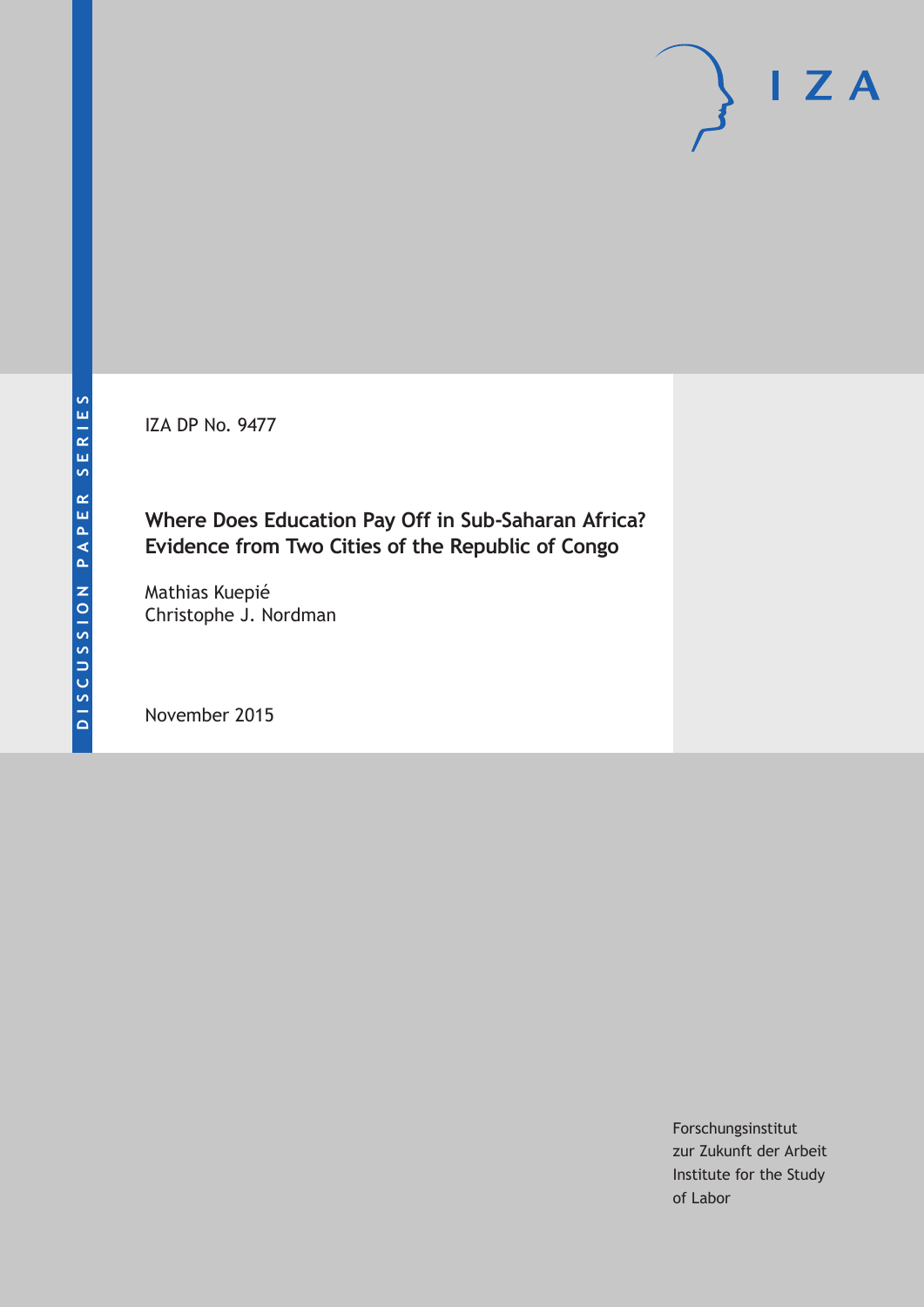# **Where Does Education Pay Off in Sub-Saharan Africa? Evidence from Two Cities of the Republic of Congo**

# **Mathias Kuepié**

*CEPS/INSTEAD and DIAL* 

# **Christophe J. Nordman**

*IRD, DIAL and IZA* 

Discussion Paper No. 9477 November 2015

IZA

P.O. Box 7240 53072 Bonn Germany

Phone: +49-228-3894-0 Fax: +49-228-3894-180 E-mail: iza@iza.org

Any opinions expressed here are those of the author(s) and not those of IZA. Research published in this series may include views on policy, but the institute itself takes no institutional policy positions. The IZA research network is committed to the IZA Guiding Principles of Research Integrity.

The Institute for the Study of Labor (IZA) in Bonn is a local and virtual international research center and a place of communication between science, politics and business. IZA is an independent nonprofit organization supported by Deutsche Post Foundation. The center is associated with the University of Bonn and offers a stimulating research environment through its international network, workshops and conferences, data service, project support, research visits and doctoral program. IZA engages in (i) original and internationally competitive research in all fields of labor economics, (ii) development of policy concepts, and (iii) dissemination of research results and concepts to the interested public.

IZA Discussion Papers often represent preliminary work and are circulated to encourage discussion. Citation of such a paper should account for its provisional character. A revised version may be available directly from the author.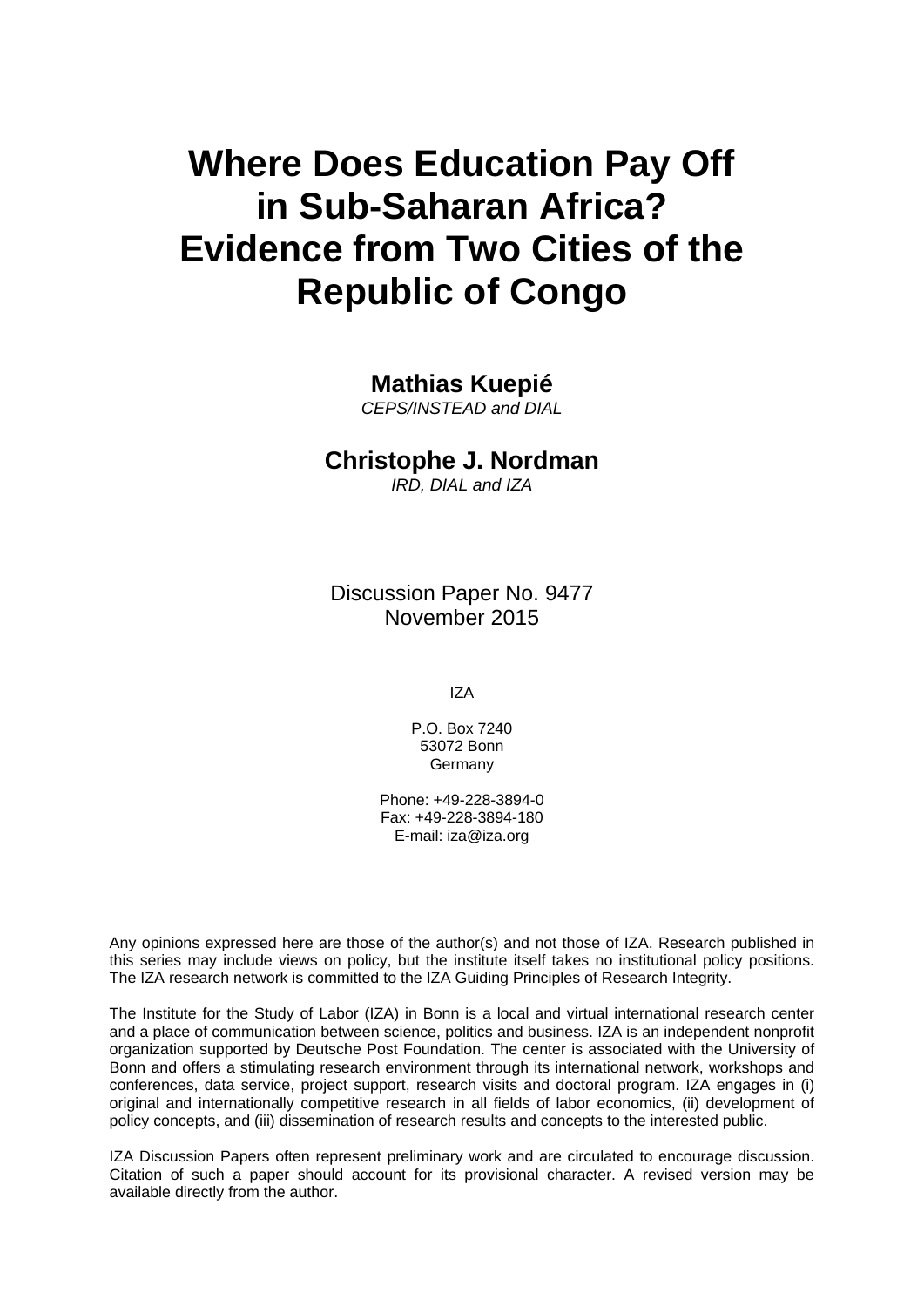IZA Discussion Paper No. 9477 November 2015

# **ABSTRACT**

# **Where Does Education Pay Off in Sub-Saharan Africa? Evidence from Two Cities of the Republic of Congo\***

Using first-hand data from the 2009 Employment and Informal Sector Survey (EESIC) in the two largest cities of the Republic of Congo, Brazzaville and Pointe-Noire, we analyse the impact of education on labour market outcomes, and identify the segments where education pays off the most. Multivariate analyses of the risk of unemployment and sectoral choice indicate that young people face serious difficulties in the labour market: for most of them, their only choice is to remain unemployed or to join the informal sector. To measure the specific impact of schooling on earnings, we address issues related to sample selection and endogeneity of education in the earnings function. The results shed light on heterogeneity in the returns to schooling across the two main cities and institutional sectors. An important finding is that the informal sector does not systematically lag behind the formal sectors in terms of returns to education. We emphasize convex returns to education, meaning that the last years in secondary and tertiary schooling yield the highest returns, while those of primary education are generally lower. This convexity is also apparent in the informal sector, where education (albeit on another scale) again appears as an important determinant of earnings.

JEL Classification: J24, J31, O12

Keywords: labour market participation, unemployment, returns to education, earnings functions, informal sector, Republic of Congo

Corresponding author:

Christophe J. Nordman IRD, DIAL 4 rue d'Enghien 75010 Paris France E-mail: nordman@dial.prd.fr

 $\overline{\phantom{a}}$ 

<sup>\*</sup> The first draft of this study was commissioned by the World Bank's Poverty Reduction and Economic Management Unit (Africa Region). We wish to thank Hannah Nielsen and Monthé Bienvenu Biyoudi for their observations and suggestions on that first draft, and two anonymous referees. The authors are responsible for any potential errors or omissions therein.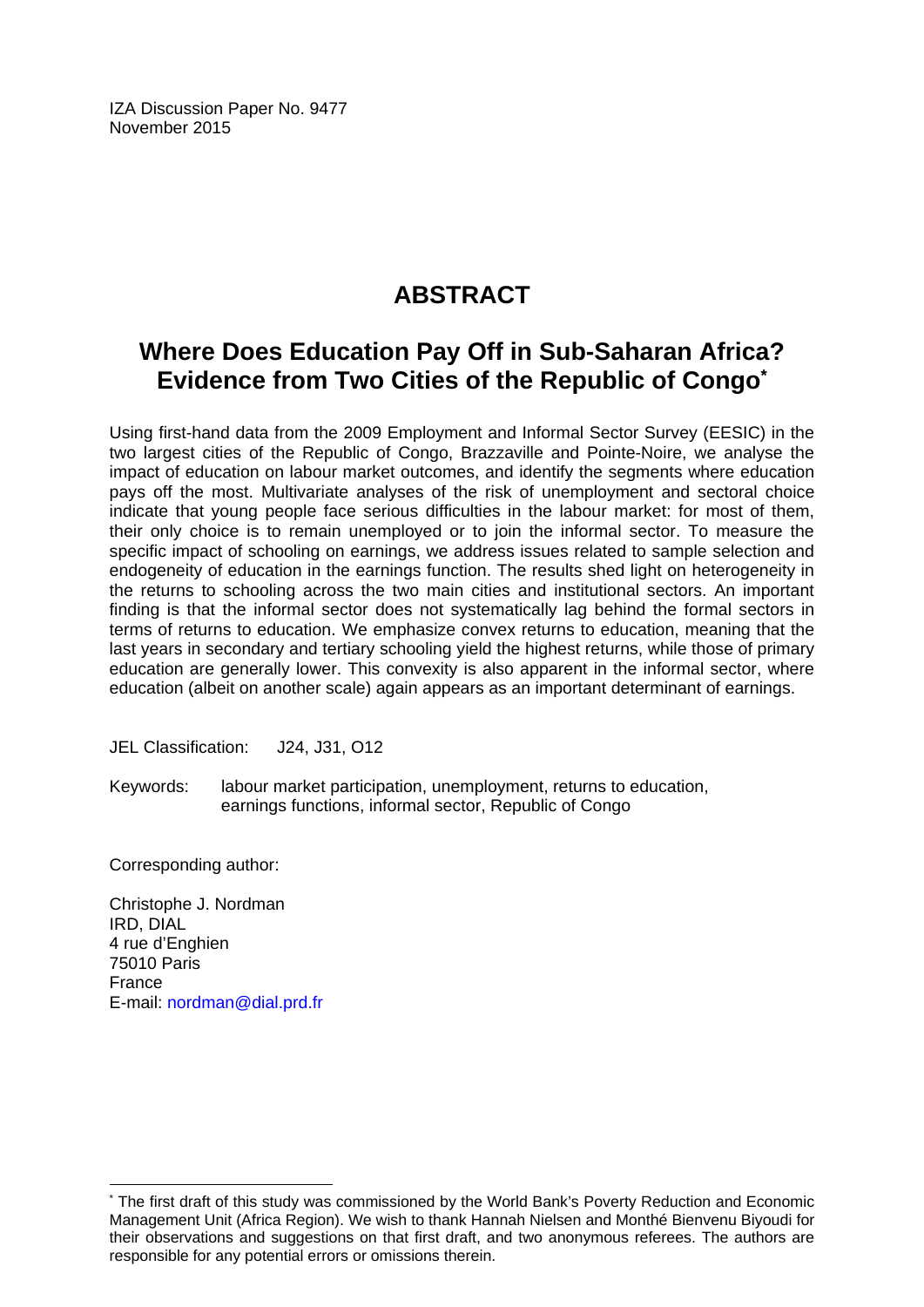# **1. Introduction**

In Sub-Saharan Africa, education is often viewed as the main tool to fight poverty as it can help individuals find better jobs, thereby increasing the earnings from their labour. Yet in reality, while the importance of education is emphasized as inherently related to the development and well-being of people in the region (including through the Millennium Development Goals and the Education For All initiative), its economic efficiency is more debated. It is generally recognized that the missmatch between education and employment expands as unemployment continues to grow in the cities of Sub-Saharan Africa, especially among educated workers (Roubaud and Torelli, 2013). This has led to a sharp increase in the number of very skilled youth who are unable to find work which matches their skills in the formal sector. This gap between the growth in investments in education and in the availability of real opportunities in the labour market creates a severe challenge for authorities. It has been known for many years that benefits available in the formal labour market (particularly in the predominant public sector) are such that it makes sense for individuals to take their place on the waiting list to enter the formal sector, without taking into consideration informal sector opportunities. In this regard, education seems to no longer protect against poverty and social exclusion in Sub-Saharan Africa. It is therefore essential to reassess the efficiency of investments made in schooling in these countries. In this paper, we carry out such analysis using a labour force survey data for the Republic of Congo (CNSEE, 2009).

First results of the Congolese Household Survey (CNSEE, 2006) indicate that Congolese people are relatively highly educated, with an estimated net enrollment rate of 87 percent in primary education and 44 percent in secondary education in 2005. However, this strong quantitative performance of the Congolese educational system is more nuanced when considered along with qualitative indicators: about one fourth of students enrolled in the first grade fail to reach the last year of primary education and the level of knowledge exhibited by students is very weak (CONFEMEN & MEPSA, 2009). The structure of the Congolese labour market is largely dominated by the informal sector (78 percent), where the prevalence of poverty among workers is high (80 percent). The public and formal private sectors tend to protect workers much more against poverty (they include only 5 and 10 percent, respectively, of the working poor), but offer very few entry opportunities because they only represent 9 and 13 percent, respectively, of all jobs.

Given a contradictory socio-economic set-up where decent jobs in the labour market are rationed, although the economy grows at a high rate and school enrolment is comprehensive, it is particularly interesting to explore the links between educational performance, labour market entry and private economic returns to schooling at the individual level. Analysis of private returns to education is based on the standard theory of human capital, whereby earnings gaps among individuals are the result of differentials in compensation which depend on the level of workers' human capital. It is therefore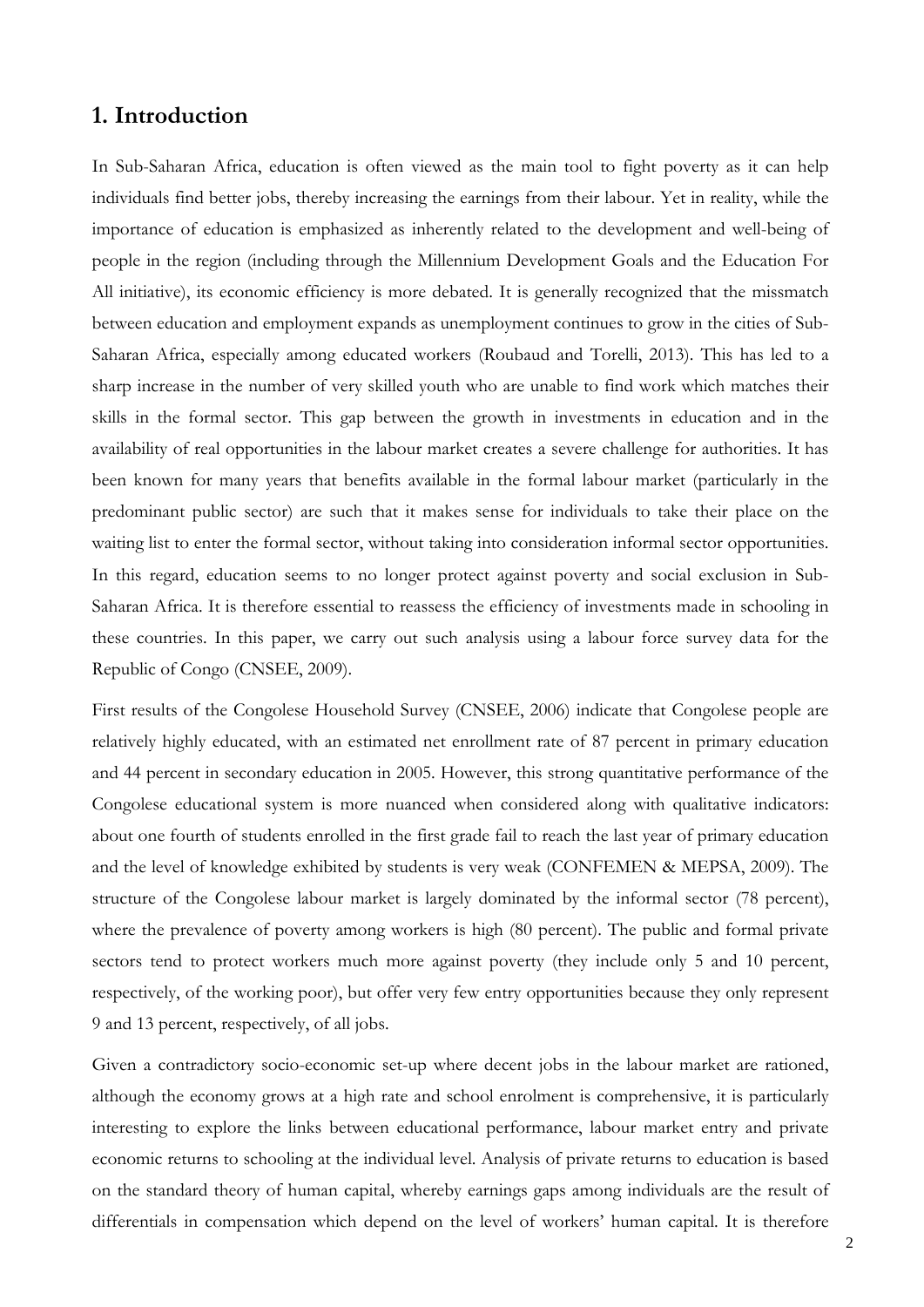likely that investments in education explain the distribution of individual earnings. This assumption has important consequences for poor countries, as it justifies the presence of income gaps among individuals in the labour market. However, in most African countries, not only are markets imperfect, but the nature of work contracts and vulnerability also interferes significantly with the relationship between human capital endowment and earnings (Bocquier, Nordman and Vescovo, 2010). Specifically, it is generally recognized that four labour market categories exist in developing countries: rural, public, private formal and informal. Each of these markets has its own specificities, such as seasonality of jobs and uncertainty about demand levels, the nature of contracts, and wage and compensation patterns (Ray, 1998; Schultz, 2004). Numerous studies on the link between education and labour markets in these countries have ignored the fact that different job segments, particularly in the rural and informal sectors, can significantly impact the role played by education in shaping labour market access and earnings. Some papers on Africa acknowledge this difference across jobs and sectors and estimate the returns to education for urban and rural areas separately. Other studies estimate the returns for those in the formal wage sector or public sector separately and some do  $both<sup>1</sup>$ .

Given these specificities, we seek here to analyse how education affects participation in urban labour markets and work compensation in the Republic of Congo. In particular, we try to identify the labour market segments where education pays off, and thus aim to shed light on heterogeneities in the returns to schooling at different levels across two main cities and institutional sectors. Using data from the first phase of the *1-2 survey* (discussed in more detail in Section 2), we refine indicators typically used to assess the efficiency of education in urban labour market entry. To this end, we estimate the determinants of labour allocation across the public, formal private and informal sectors, as well as those of labour earnings, and most of all the influence of education.

This paper contributes to the literature by focusing on a country for which there is little known research with respect to the relationship between education and earnings. This could be due to data limitations in the past (see Backiny-Yetna and Wodon 2010, also on the Republic of Congo). Furthermore, in the Central Africa region, very few studies have tried to estimate the returns to education nor looked specifically at investment in education (Shapiro and Oleko, 2001, is an example for the Democratic Republic of Congo). Hence, our study of the region provides a useful perspective given the previously documented heterogeneity in the estimated impact of education across the Africa continent. Another contribution of this paper is to estimate the returns to schooling assuming a more flexible functional form for the relationship between earnings and education, i.e. a piece-wise linear spline function. Although using this approach is not novel, estimating the relationship between income and education in this way is more consistent with the shape of the education-earnings profile

<sup>1</sup> See, for example, Vijverberg (1993, 1995), Siphambe (2000), Jolliffe (2004), Aromolaran (2006), Oyelere (2011) , Backiny-Yetna and Wodon (2010), Foltz and Gajigo (2012).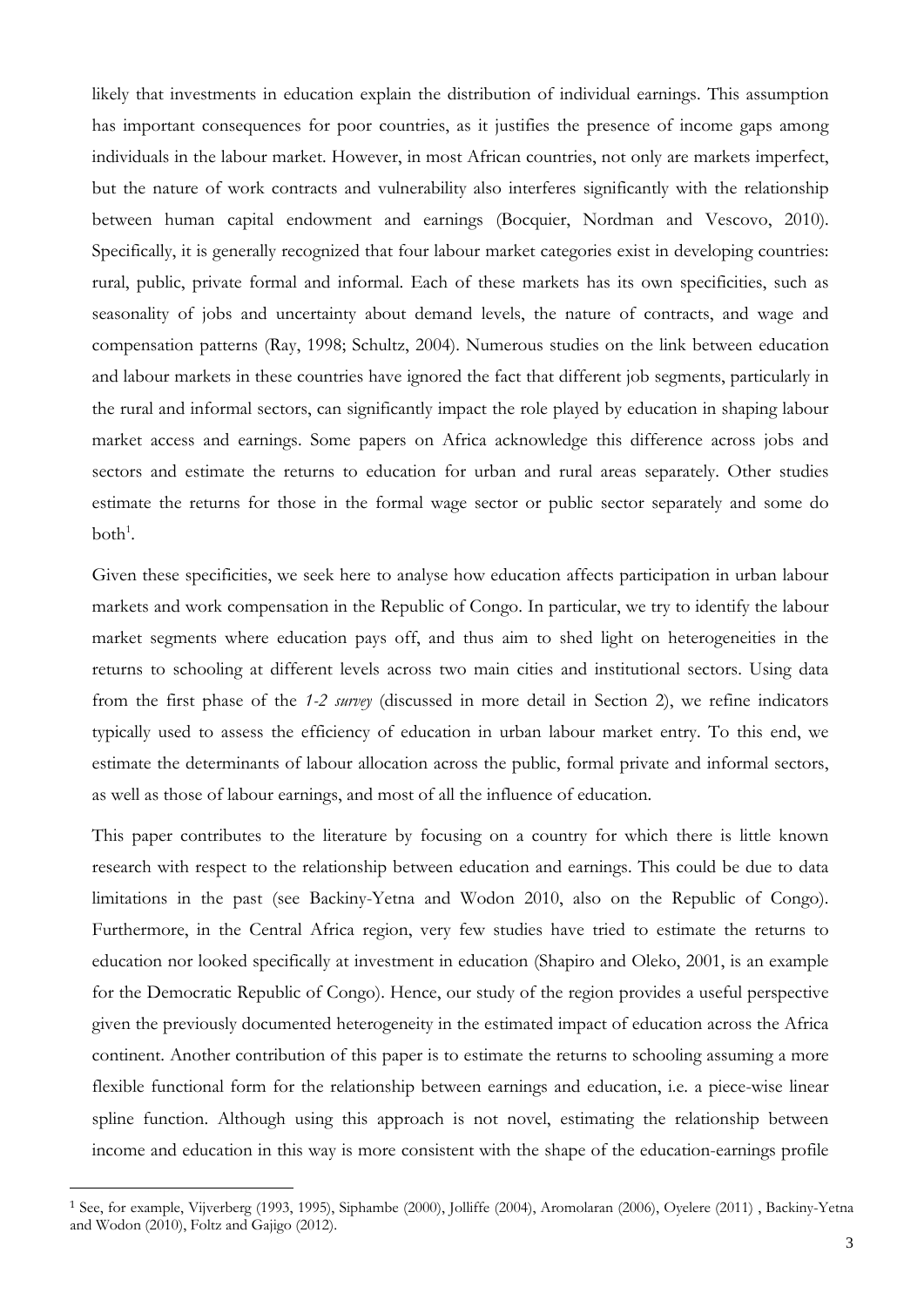in many African countries (Schultz, 2004). This approach could potentially provide more meaningful information to guide policy than simple marginal or average returns to education estimates. Finally, we also attempt to control for the usual econometric problems when estimating the private returns to schooling, i.e. endogeneity, omitted variable and selection biases.

Section 2 of this paper describes the survey carried out in the Republic of Congo and the main variables used. Section 3 introduces and discusses the results of our various analyses, and Section 4 contains our conclusions and discusses some policy options.

# **2. Survey and descriptive data on individual education and earnings in the Republic of Congo**

# **2.1 The 1-2 Survey in the Republic of Congo**

The *1-2-3 Survey* is a system of three overlapping surveys (Razafindrakoto et al., 2009; Nordman and Roubaud, 2010) aimed at different statistical populations: individuals, production units, and households. In the Republic of Congo, the Employment and Informal Sector Survey (EESIC) is a *1-2 Survey* carried out in 2009 in Brazzaville and Pointe-Noire urban centres by the National Center for Statistics and Economic Studies of the Republic of Congo (see CNSEE, 2009). The first phase of the survey covered 2,977 households (1,446 in Brazzaville and 1,531 in Pointe-Noire), thus representing a total of more than 10,000 people. An employment questionnaire was completed for all individuals older than 10 years. Within the scope of this study, we focus on people aged 15 years and older.

### **2.2 Descriptive statistics on education<sup>2</sup>**

 $\ddot{\phantom{a}}$ 

Educational levels were determined by a set of questions asked in each household member about the following: school attendance (current and past), the level of education reached, the number of completed years of schooling, qualifications obtained (contrasting general education and vocational training), the type of institution attended during the first year of schooling, as well as the level of education and employment status of the interviewee's father. Overall statistics provided in Table A1 in Appendix A indicate that educational capital accumulation is considerable: the number of schooling years completed averages about 9 years, and more than four-fifths of individuals aged 15 years and older (83 percent) completed the primary level. It must be noted that individuals aged 15 years and older seem slightly more educated in Brazzaville than in Pointe-Noire. Hence, the proportion of those with no education or incomplete primary level is higher in Pointe-Noire (20 percent in Pointe-Noire

<sup>2</sup> Descriptive statistics on all variables used in this study are provided in Table A1 in Appendix A.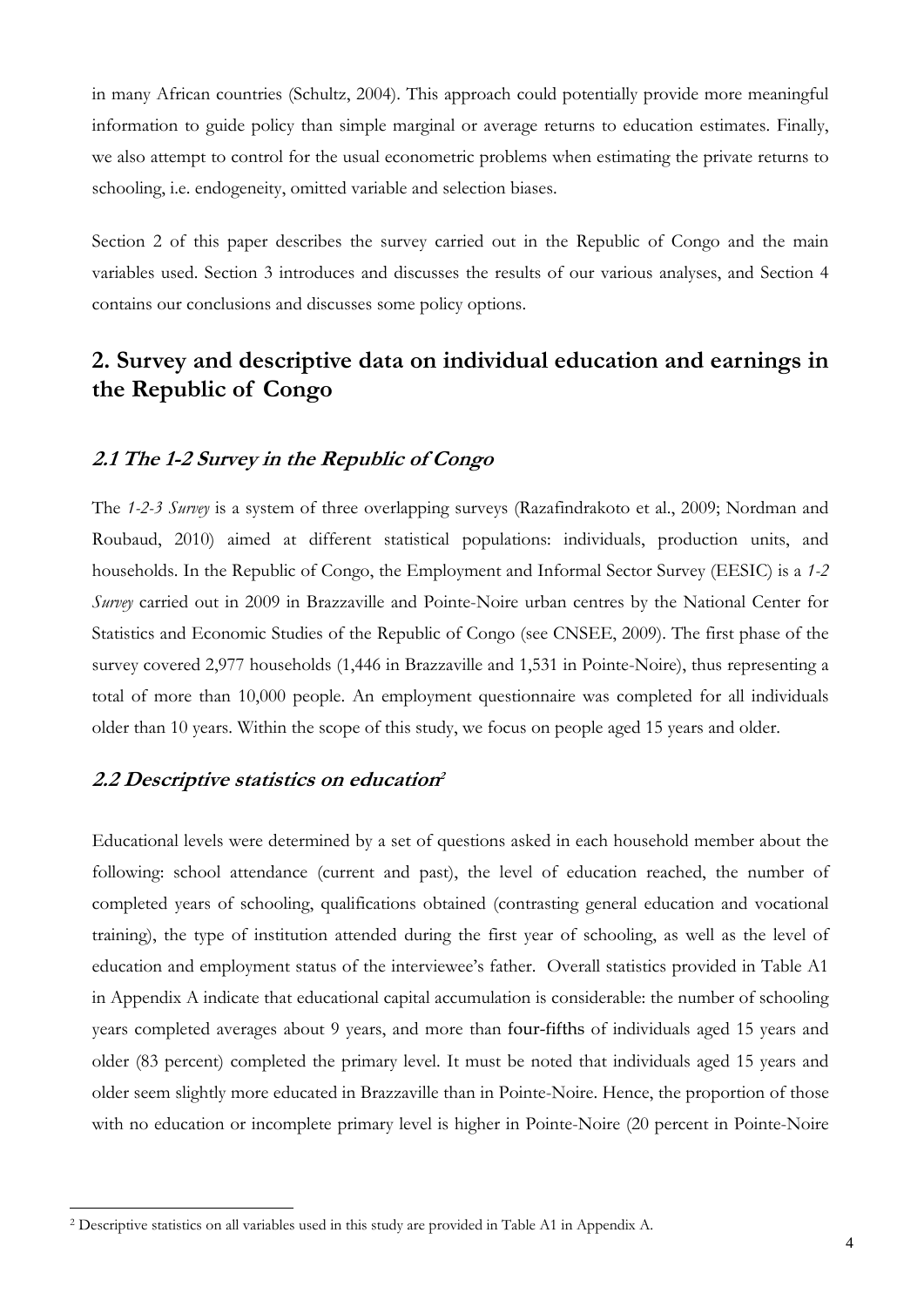vs. 16 percent in Brazzaville); conversely, the number of individuals who went on to pursue higher education studies is higher in Brazzaville (13 percent vs. 9 percent).

Women are clearly at a disadvantage<sup>3</sup> : over 20 percent of women did not complete primary school (vs. 13 percent of men) – this percentage reaches 24 percent in Pointe-Noire. One last point must be made about the educational landscape: little weight is given to vocational training, which never exceeds 8 percent among those older than 15 years of age (8 percent in Brazzaville and 6 percent in Pointe-Noire). This means that the educational system focuses more on general education than on technical and vocational training.

# **2.3 Descriptive statistics on individual earnings**

Generally, analysing compensation in Africa is a challenge, because most workers are employed in the agriculture or informal sectors, where accounting or payroll records are absent and individuals are naturally reluctant to state their income (this is the case outside Africa as well). Employment surveys such as *1-2-3* provide estimates for all monetary and non-monetary benefits related to employment (various bonuses, paid leave, housing, in-kind services, etc.) which supplement basic income.

|                    | Public<br>Sector | Formal<br>Private<br>Sector | Informal<br>Sector | Total |
|--------------------|------------------|-----------------------------|--------------------|-------|
| <b>Brazzaville</b> | 130.3            | 131.8                       | 76.0               | 97.8  |
| Pointe-Noire       | 133.4            | 156.8                       | 81.0               | 98.0  |
| Total              | 130.9            | 143.5                       | 78.1               |       |

**Table 1 Average Income from Main Activity (Age 15 years and above, in thousands of monthly CFAF)** 

*Source* : *Enquête sur l'Emploi et le Secteur Informel au Congo* (EESIC) 2009, Republic of Congo; authors' calculations.

However, as is typical in this kind of survey, measurement errors increase when dealing with nonwage earners, especially in the informal sector.4 To overcome these constraints, at least partially, two strategies were developed (see the interviewer manual, CNSEE, 2009): firstly, interviewers had to help non-wage earners (independent workers and employers) retrace their income by pulling together their cash inflow and their expenses over a given period of time. At the end of this process, the cash inflow received by non-wage earners is converted into a monthly basis in the questionnaire. Secondly, individuals who were unable or refused to state their specific compensation were asked to place themselves in a range or bracket, among six categories submitted to them which were defined as multiples of the statutory minimum wage. With these two strategies, it was then possible to estimate almost everyone's income. Indeed, only 5 out of 3,261 working-age individuals gave no indication at all of their level of compensation. About 6 percent (190 individuals) identified a bracket. For these,

<sup>3</sup> Statistics not included but are available on request.

<sup>4</sup> Following the ILO definition, this sector includes here all production units lacking a tax or statistical ID or without a formal accounting system.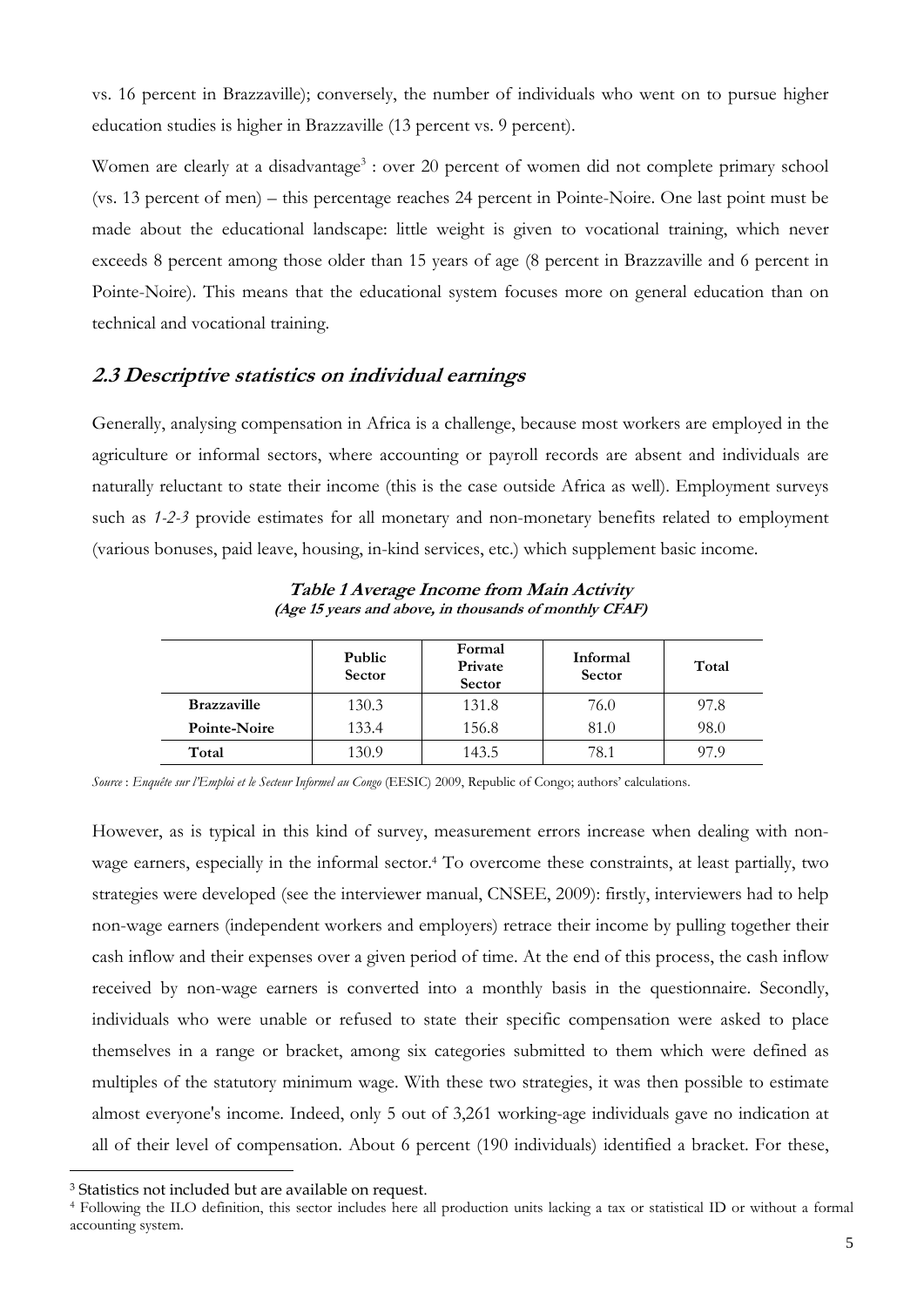income was estimated at the bracket's mid-level (see Kuépié and Nordman, 2011 for further details). To calculate hourly earnings, this (net) monthly income was divided by the number of hours worked each month. Overall earnings data show that the average monthly income from labour reaches FCFA 98,000 (€149 in 2010) for people aged 15 years and older in Brazzaville and Pointe-Noire (see Table 1). So there are no gaps in compensation between the cities when considering all workers. In contrast, when broken down by sector, the data indicate that compensation is significantly higher in Pointe-Noire's formal private sector (€239 per month vs. €200 in Brazzaville). Differentials in earnings are particularly pronounced across sectors: for example, in the formal private sector, workers earn on average CFAF 143,000 ( $E$ 218) a month, approximately 1.8 times more than those in the informal sector, who are paid only CFAF 78,000 ( $\epsilon$ 119) a month. Public sector employees are also better paid, receiving CFAF 131,000 ( $\epsilon$ 199) a month. This bipolar pattern is apparent in both cities under study: high compensation levels in the formal private sector (particularly in Pointe-Noire), closely followed by the public sector, with the informal sector lagging far behind.

# **3. Impact of education on labour market entry and earnings**

In this study, our methodological approach aims to estimate various econometric models in order to assess the effect of diverse educational dimensions (number of years of school attendance, type of schools attended, i.e. general studies or vocational training, and degrees received) on: (i) circumstances of labour market entry (participation and choice of sector); and (ii) individual earnings resulting from the main work activity.

Incomes are estimated by applying a Mincer-type earnings model, taking into account the effect of sample selection on individuals' participation and sector choice. In addition, the data allow us to address the issue of potential endogeneity of the education variable in the earnings function through several techniques which use information on the family background of compensated workers. Econometric methods employed, as well as methodological discussions, are reported in Appendix B as they are now standard techniques.

In the first sub-section below, we provide data on the link between labour market insertion (employment, sector choice) and education. In the second sub-section, we give overall and sectoral earnings function results, and we examine synthetic results obtained from applying the various econometric methodologies discussed in Appendix B, particularly selectivity-adjusted earnings functions, and the education variable used as an endogenous explanatory variable. Finally, in the third sub-section, we focus on comparing the two cities on the basis of a set of estimates deemed most reliable for each city and sector.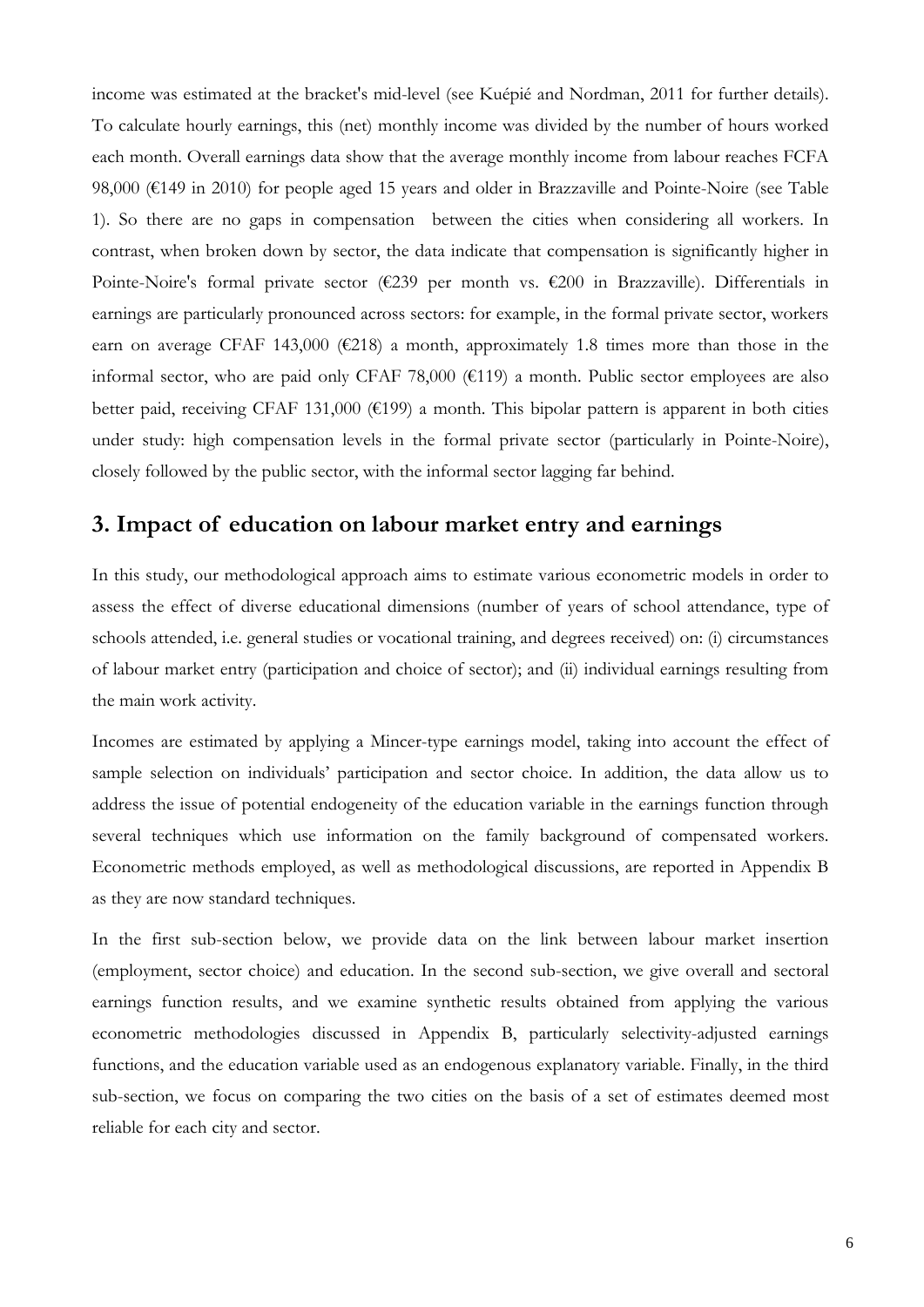### **3.1 Education, unemployment and labour market entry**

The aim of this sub-section is to briefly observe the efficiency of education in terms of exit from unemployment and entry into different segments of the labour market (formal/informal)<sup>5</sup>. Results from a logit model of the probability of unemployment (Table A2 in Appendix A), taking into consideration characteristics of both individuals and households — such as age, gender and migration status — show that, all else being equal, individuals who did not reach the minimum education level seem less likely to be unemployed than those who have completed at least junior high school, and even less so than those who attended university, which probably reflects lower expectations of finding better jobs within the least educated group. The more educated individuals are, the higher their expectations. So it may appear rational for them to stay unemployed for a longer duration in order to search for better jobs. Controlling for all variables, the risk of unemployment among youth remains high. This result may reflect specific difficulties faced by young people in integrating into the labour market. In a second step, we match individuals' level of education with the quality of employment, which we proxy using the sector of activity (formal public sector, formal and informal private sectors). Using a multinomial logit model to measure the net effect<sup>6</sup> of education on distribution across sectors (see Table A3 in Appendix A), we show that, in each city, more education always tends to favour employment in the public sector and decreases work in the informal sector. There is no significant effect of education on access to the formal private sector. This finding could reflect the inability of formal private sector businesses to create highly skilled jobs for young university graduates. As for unemployment, young people (between the ages of 15 and 29) find it more challenging to access the public sector than those aged 30-49, and even more so than those over the age of 50. Their only remaining option is the informal sector, where they are over-represented. This situation highlights the bottlenecks present in the Congolese civil service. While it used to be a natural opportunity for graduates, the civil service now proves unable to satisfy an increased demand for jobs from youth seeking to enter the labour market. The informal sector becomes their last refuge.

Women's situation in the labour market is worse than men's: all else remaining equal, while they face the same risk of unemployment as men, the probability that women will find formal employment is nevertheless lower in both the public and the formal private sectors. This under-representation of women in the most rewarding sectors could reflect either straightforward gender discrimination within the labour market, or a rational choice on their part to join the informal sector, assuming this sector makes it easier for women to reconcile their work and family lives (Kouamé, 1999; Nordman et al., 2011).

<sup>5</sup> Further statistics unemployment and earnings across education levels are available in Kuépié and Nordman (2011).

<sup>6</sup> We use the same set of control variables that was used to analyse unemployment.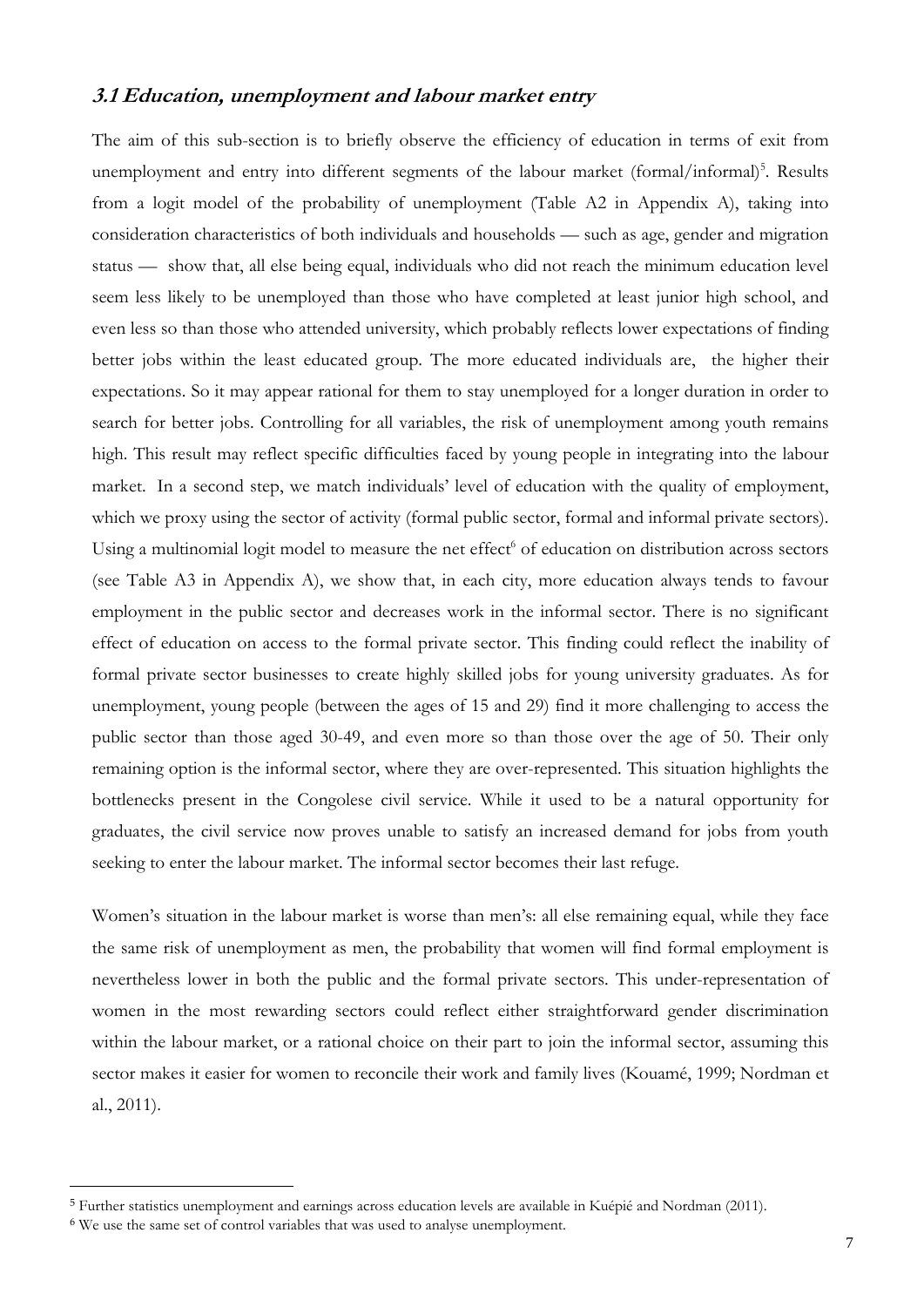### **3.2. The impact of education on labour market earnings**

#### **3.2.1 Specifications of earnings functions**

Regression estimates rely on the hourly, rather than monthly, log earnings, in order to take into account the heterogeneity of work duration in the various sectors. In addition to the educational level, we include migration status, family status, religion, seniority in the main job, potential experience<sup>7</sup>, gender and dummy variables representing the employment sector of each person in the pooled sectoral regressions (taking as reference the informal sector) $8$ .

In most studies, log earnings are assumed to follow a linear or quadratic relation with the number of years of schooling. Because we seek here to establish the shape of the overall earnings-schooling profile, we adopt a more flexible approach by identifying education as a piece-wise linear spline function where the strength of the relation between education and earnings varies at different parts of the education distribution. More specifically, we make a distinction between four levels: primary education, secondary 1 (junior high school), secondary 2 (senior high school) and higher education. Education-related variables introduced then become  $s_k(e)$ , where *e* is the number of years of schooling completed at levels *k* (*k* : 1…4) :

$$
s_1(e) = \begin{cases} e & e \le 6 \\ 6 & e > 6 \end{cases}
$$
  
\n
$$
s_2(e) = \begin{cases} 0 & e \le 10 \\ e - 6 & 6 < e \le 10 \\ 4 & e > 10 \end{cases}
$$
  
\n
$$
s_3(e) = \begin{cases} 0 & e \le 10 \\ e - 10 & 10 < e \le 13 \\ 3 & e > 13 \end{cases}
$$
  
\n
$$
s_4(e) = \begin{cases} 0 & e \le 13 \\ e - 13 & e > 13 \end{cases}
$$

Table A4 (in Appendix A) provides estimates of earnings functions in the various sectors calculated by using the two-step Heckman method, and an endogenous education variable through the control function (CF) method (see Appendix B), where applicable. By using only one model which includes all compensated workers, it is possible simply to observe the average effect of education on earnings resulting from specific effects prevalent in each employment sector. When these effects remain similar across sectors, an overall model is enough to draw conclusions which can be applied to each segment of the labour market. Conversely, when these effects vary greatly, estimating education returns separately for each sector becomes essential.

These estimates, corrected for potential endogenous sector selection bias (by applying the Lee method), are provided in Tables A5, A6 and A7 in Appendix A. Since we use a set of other estimation

<sup>7</sup> Potential experience is calculated as age minus years of education minus six, which is the age of school entry.

<sup>8</sup> See details at the bottom of Table A4 in Appendix A. In the informal sector, other factors not included in our equation, such as the level of physical capital among independent workers, are also likely to have a significant impact on compensation. In this study, given that we are interested in comparing the public with the private and informal sectors, we refrain from introducing enterprise-level variables in order to preserve the possibility of comparison of the estimates, and also the sample sizes.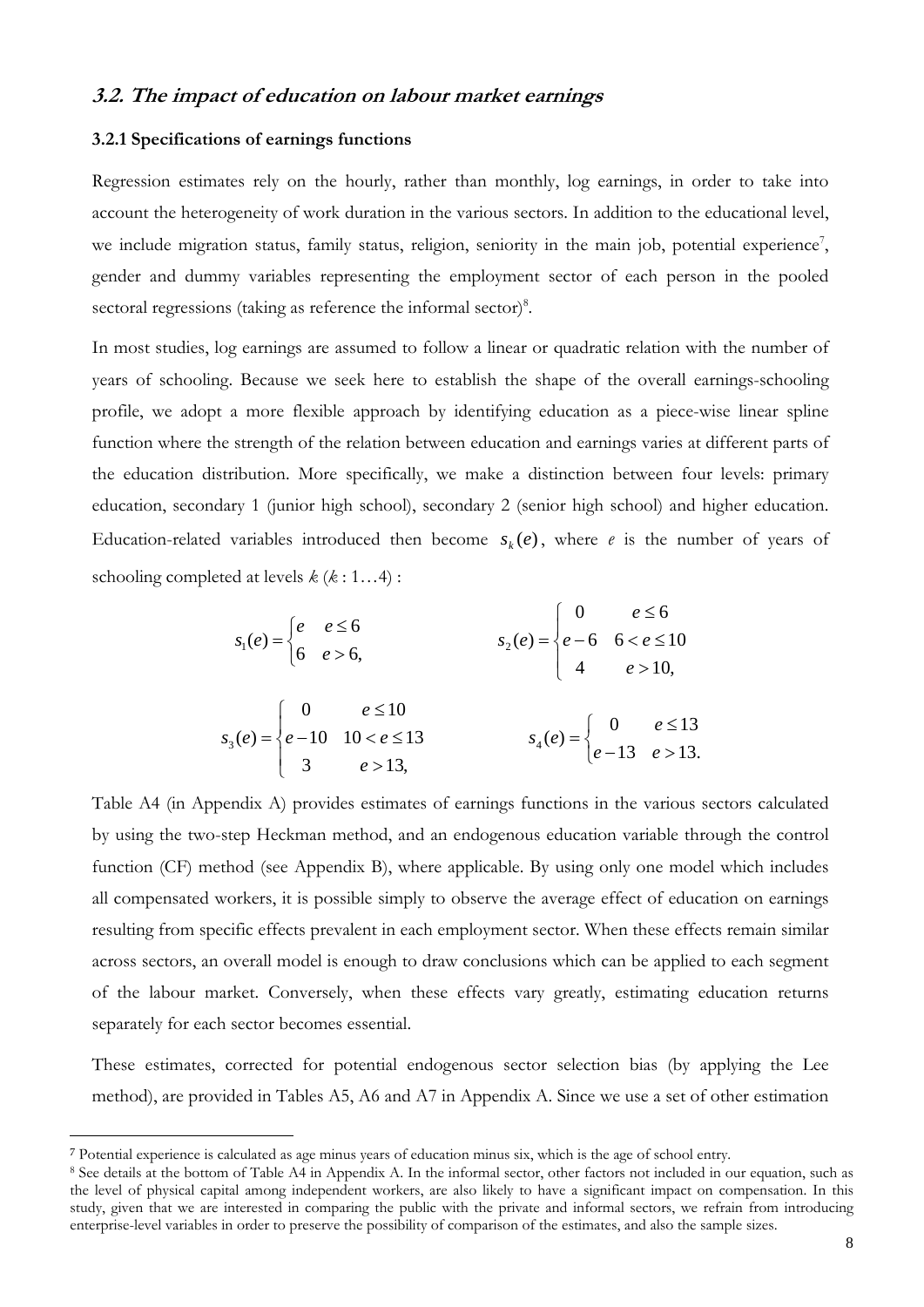techniques recommended in Appendix B, we also provide in Table A8 a synthesis of marginal education returns obtained through the various possible methods. Before commenting on education returns, let us first analyse results obtained through the various estimation strategies.

#### **3.2.2 OLS vs. selectivity adjusted earnings functions**

Based on the total population of compensated workers in the three sectors, Table A4 indicates that the corrective term for the selection bias resulting from a probit equation of participation in the compensated employment becomes significant at the 5 percent threshold in Pointe-Noire. For this city, this means that the assigning mechanism in each category (participating and not participating in compensated employment) is not random and has a significant effect on earnings. Participation in paid employment is linked to unobserved characteristics which are positively correlated to earnings. Unless sample selectivity is considered, the OLS method would lead to biased estimates of the returns to observed characteristics, including human capital. On the other hand, when observing sectoral estimates (Tables A5 through A7 in Appendix A), the results show no significant selectivity term, except in Pointe-Noire's informal sector. Participation in paid employment in Pointe-Noire's informal sector is therefore linked to unobserved characteristics which are now negatively correlated to earnings.

#### **3.2.3 Endogenous education**

For a diagnosis of education endogeneity, we use the father's characteristics as instruments (three education levels and two socio-professional categories when the worker was 15 years old; see Table A1 in Appendix A for the definition and desriptive statistics of these variables) with the control function method (for further discussion, see Section B.2 in Appendix B). Based on first-step regressions, where we regress education on all exogenous variables, we test the joint significance of coefficients assigned to the father's characteristics, a necessary condition to keep estimates consistent. For both cities, we can confidently reject the assumption that the coefficients jointly equal zero. Given that we have more than one instrument for the endogeneous education variable, we can conduct Sargan's over-identification test. This test rejects the null hypothesis at the 10 percent level in 3 out of 8 cases, as the entire 8 cases give estimates for each city, multiplied by 4 sector cases (all sectors, public, private formal and informal). The three cases where validity is not confirmed are the full sample estimate for Brazzaville, the formal private sector estimate for Pointe-Noire and the informal sector for Brazzaville. In these cases, the tests suggest that it would be preferable to consider uncorrected education returns.<sup>9</sup>

<sup>9</sup> These tests are not included here but are available on request.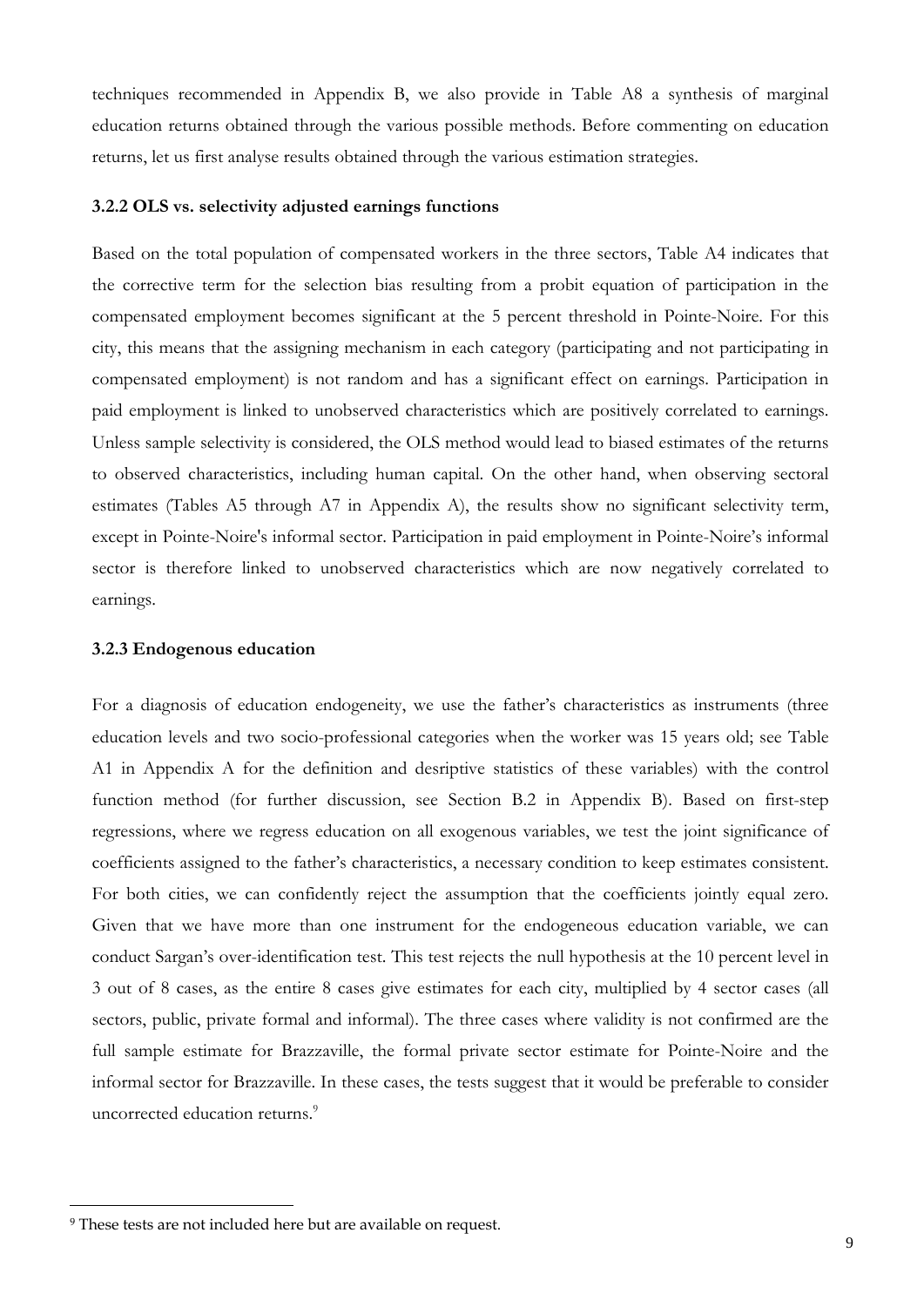When the instrument validity is not rejected, we can identify the direct correlation between the endogenous variable (education) and its unobserved determinants. If the estimate of the control variable parameter (residual from the education regression) is significant, this means that the unexplained shift in the education variable also affects the shift in earnings. Conversely, if the parameter is insignificant, we must then reject the endogeneity hypothesis. Table 2 provides values for *p* (*p-value*) for the *t* tests related to each control variable in the various specifications.

**Table 2 Endogeneity Tests for Education in Earnings Functions, where the validity of the instruments is not rejected by Sargan's over-identification tests** 

|                                                                             | A11<br><b>Sectors</b> | Public<br>Sector | Formal<br>Private<br>Sector | Informal<br>Sector |
|-----------------------------------------------------------------------------|-----------------------|------------------|-----------------------------|--------------------|
| $H_0$ :<br>Education<br><b>1S</b><br>endogenous in the<br>earnings function | $\rho$ values         | $p$ values       | $p$ values                  | p values           |
| Brazzaville                                                                 |                       | 0.72             | 0.59                        |                    |
| Pointe-Noire                                                                | 0.07                  | 0.06             |                             | 0.80               |

*Note*: It is important to emphasize that these tests are meaningful only when the instruments are shown to be valid using overidentification tests (see the discussion above).

Based on these results, education endogeneity profiles of each city are quite different. In Brazzaville, the exogenous nature of the education variable cannot be rejected in the formal sectors (public and private) at the usual 10 percent threshold. In Pointe-Noire, exogeneity of education cannot be rejected in the informal sector. All in all, this analysis shows that even when instruments are assumed to be valid, conditional on observed control variables, endogeneity biases are not systematic.

In this study, when the over-identification tests do not lead to a rejection of our instruments, we put more confidence in the IV estimates, at least those using the control function method, for two reasons. Firstly, the control function method is more robust than 2SLS when slope parameters potentially vary with the unobserved factors of the model, i.e. when the variable that is supposed to be endogenous has non-linear effects, which is the case here (Card, 2001). Furthermore, we anticipate that the number of years of schooling stated by individuals could be tainted by some measurement errors due to a large proportion of stated mid-year drop-outs or class repetition in Africa (UNESCO/Breda 2007). For this reason, it seems better to use an IV estimator. In all regression results and tables analyzed below, we therefore comment on estimates corrected for endogeneity, when the instrumentation is plausible (i.e. when the over-identifcation tests do not cast doubt on the instruments); this is the case for Brazzaville's public sector and private sector; for Pointe-Noire pooled sectors, public sector and informal sector. In all other cases (i.e. pooled sectors for Brazzaville,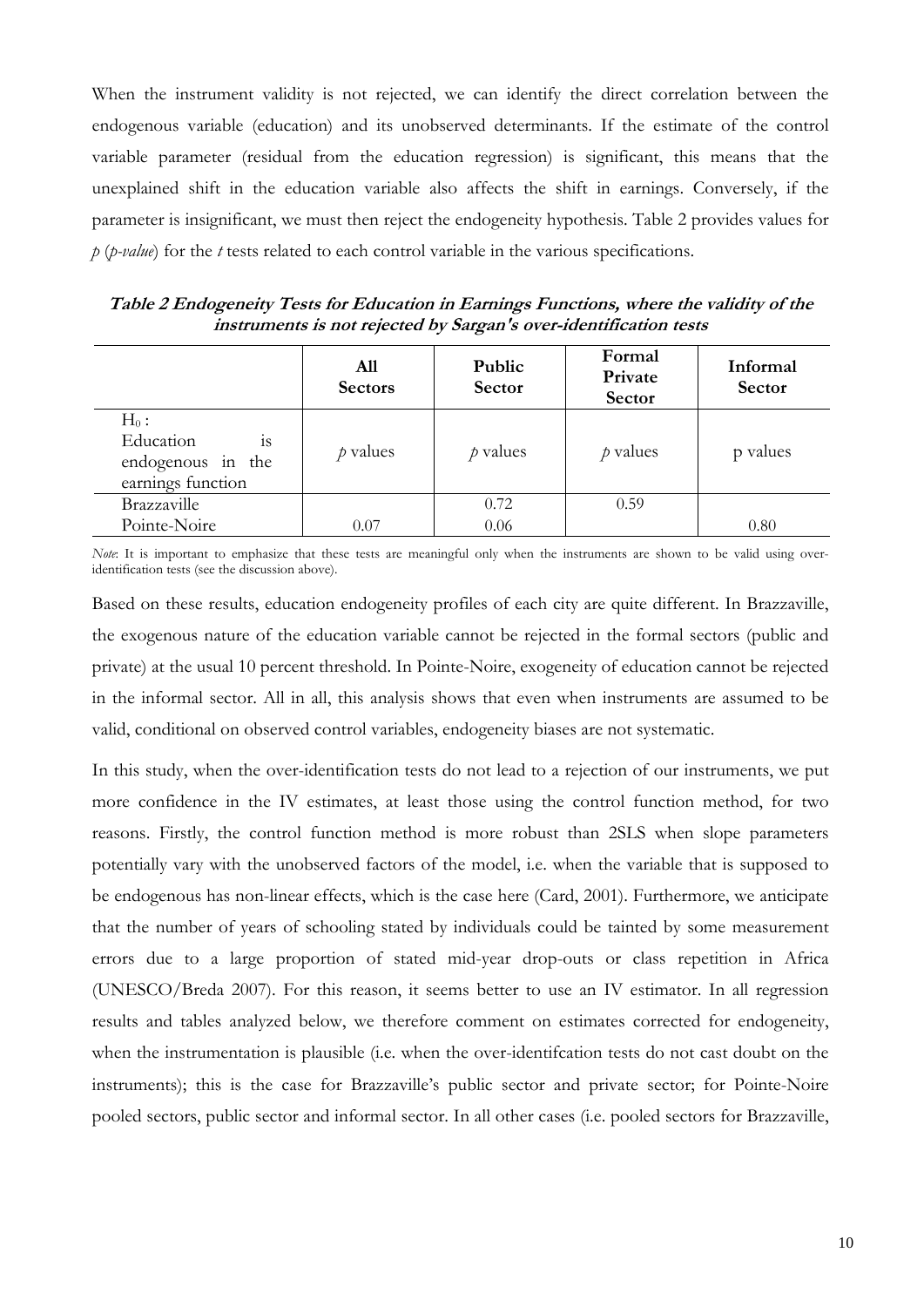the formal private sector for Pointe-Noire and the informal sector for Brazzaville), we rely on exogenous education variables $10$ .

#### **3.3 Sector comparison across cities**

Figure 1 below provides histograms of marginal education returns by sector and city, at the sample's average schooling level. Estimates show that, in Pointe-Noire, education is more valued in the public sector, with a marginal return above 18 percent, and very much less valued in the other two sectors (formal private and informal). In the case of Brazzaville, however, it is in the formal private sector that the return to education is highest (10 percent), followed very closely, and surprisingly, by the informal sector (9 percent). Conversely, the public sector (7 percent) falls behind the other two sectors.

 *[Insert Figure 1 from Appendix A here]* 

#### **3.3.1 Convexity of returns**

 $\overline{a}$ 

In Figure 2, we show the trend of predicted earnings in each sector, based on the number of completed years of schooling. In all these sectors, we observe that earnings remain constant until about the 8<sup>th</sup> year of schooling, after which they start to increase faster. This overall pattern can be applied to each sector, albeit with slight changes. Convexity thus intervenes later for informal sector workers (around the  $12<sup>th</sup>$  year of schooling). Based on these findings, the convex shape is, to a large extent, caused by the sharp increase in earnings which takes place when individuals complete higher education and start university, and mostly when informal sector workers complete their high school education.

# *[Insert Figure 2 of Appendix A here]*

These results contradict the conventional human capital accumulation model, where marginal education returns are assumed to remain constant, or even decrease. This convexity is now regularly observed, first by Schultz (2004) whose work is based on household surveys carried out in six African countries (South Africa, Burkina Faso, Côte d'Ivoire, Ghana, Kenya, Nigeria), by Söderbom et al. (2006) using samples of wage-earners from manufacturing companies in Kenya and Tanzania, and by Kuépié et al. (2009) and Dimova et al. (2010) who all exploited the *1-2-3 Surveys* in several economic capitals of West Africa.

This result is meaningful. Indeed, according to some authors, unless the high proportion of informal sector workers is taken into consideration, returns to primary schooling could be overestimated, while higher education returns are simultaneously underestimated (Bennell, 1996). In this situation, convexity is highlighted for all sectors, including informal activities.

<sup>&</sup>lt;sup>10</sup> Selectivity continues to be taken into consideration in all cases. It must be noted, however, that the use of OLS for all sectors and cities does not alter this paper's main findings.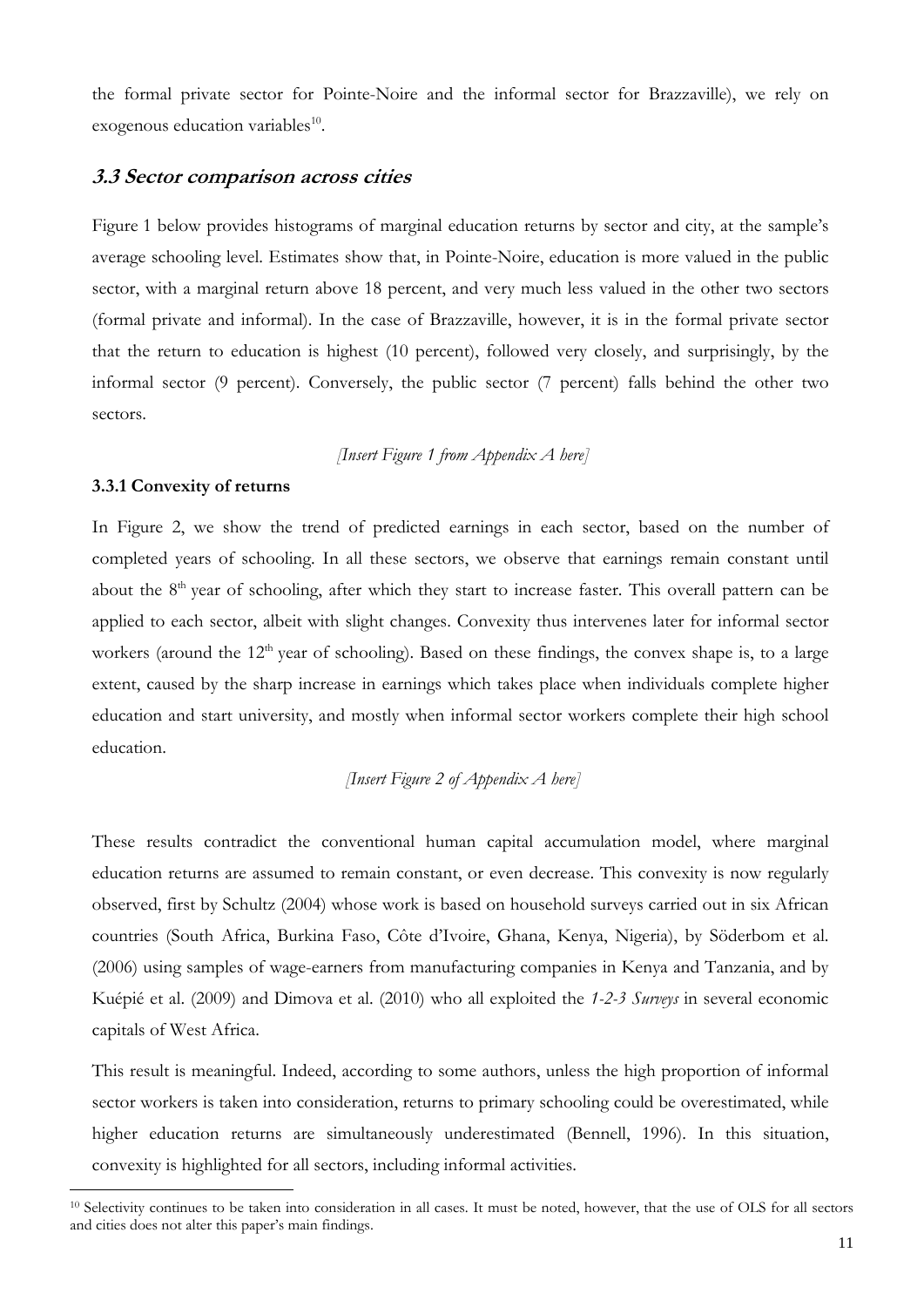#### **3.3.2 Return differentials across sexes and cohorts**

When estimating the order of magnitude of education returns using merged samples of men and women aged 15 years and older, we rely on two important, and potentially restrictive, assumptions.

Firstly, by merging the data for both sexes, we assume that the returns to individual characteristics are identical for men and women. This can be problematic, as women's participation in the labour market often shows less continuity than men's, especially in Africa; as a result, women may make a different use of their human capital in this market.

Therefore, we need to confirm that human capital compensation is different for each gender by estimating earnings functions using a set of interactions with the sex dummy so that the specification matches separate earnings functions. Results from this exercise are provided in Table A9 in Appendix A. In the case of education, the assertion that the education-gender cross-effects are null cannot be rejected. Therefore, these tests and estimates largely corroborate the hypothesis of the same effects for both genders (pooling assumption).

Two explanations come to mind for the similarity between each gender's returns: firstly, our samples are representative of urban areas, where gender differentials in the labour market are probably less apparent than in rural areas (Nordman et al., 2011). Secondly, the decrease in marginal education returns at all educational levels was suggested by Schultz (2002) to explain the higher returns for women, since women tend to be less educated than men on average, and higher returns were often noted for lower educational levels. However, the convexity of marginal returns highlighted here is now likely to serve as a counterweight.

As regards cohorts, we face the same issue as for gender and use the same approach as above by estimating cross-effect earnings functions using a dummy variable which indicates whether the person is older than 30 years (SENIOR). We perform a joint significance F test for coefficients of the interaction education-SENIOR, and provide the results in Table A10 in Appendix A.

For the public sector, the tests reject the hypothesis that education cross-terms jointly equal zero in Brazzaville's public sector, whereas for the private formal and informal sectors, this hypothesis cannot be rejected at the usual threshold. Therefore, the pooling effect assumption for these two cohorts does not appear to be very strong, at least for education.

Based on the interaction terms, it is interesting to note that higher education returns are always larger for young people (interaction coefficients are generally negative at this educational level), particularly in Brazzaville's public sector. This would indicate that the convexity of the previously observed earnings-education profile is sharper for young workers than for those who are older. Therefore, the young generation of workers would benefit most from increasing returns to the level of education.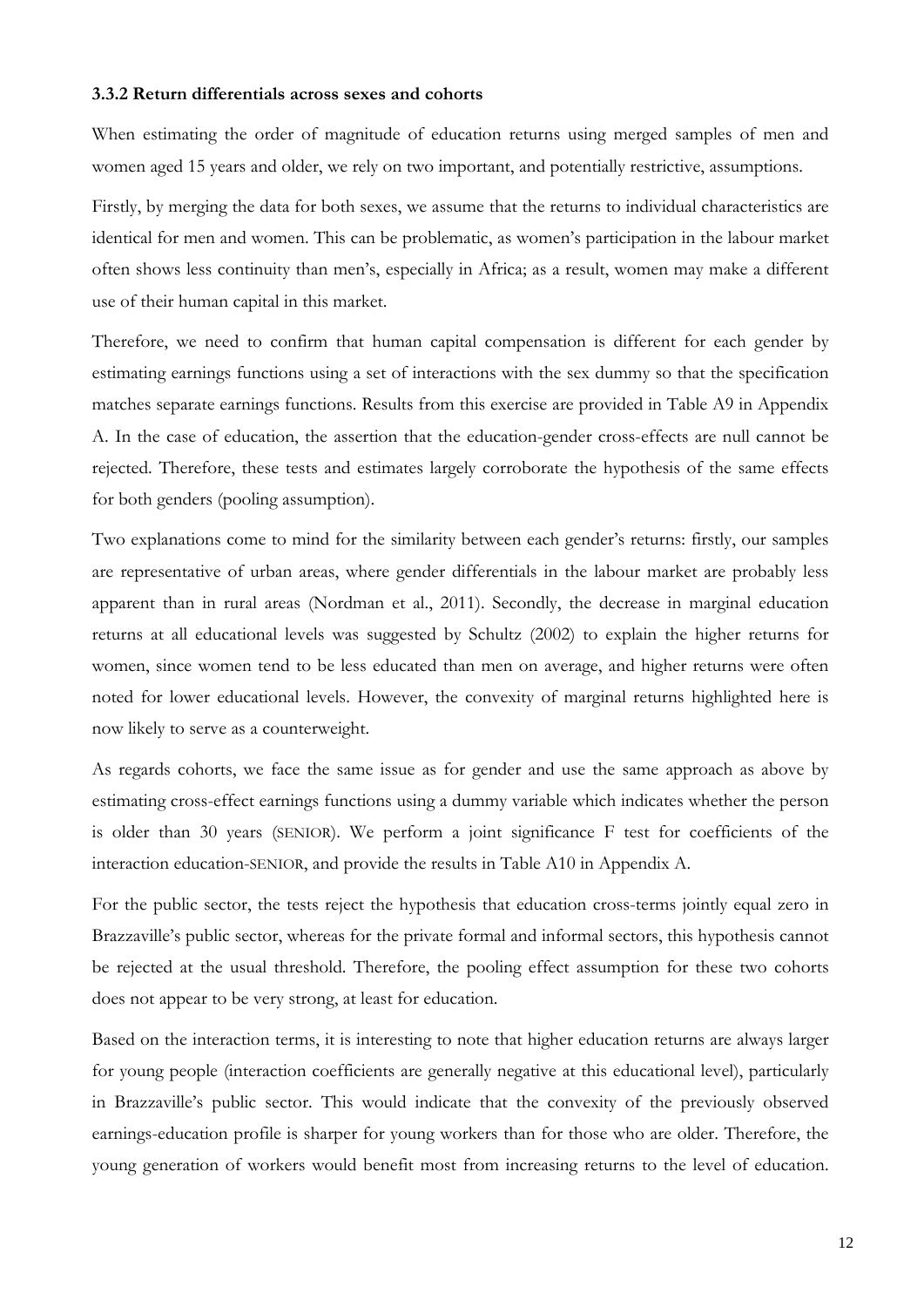However, we should note that this pattern is less obvious in the private sectors (particularly in Pointe-Noire).

# **4. Conclusion**

This study sought to analyse the impact of education on labour market outcomes, particularly earnings in the two largest cities of the Republic of Congo. To perform these analyses, we used firsthand data from Congo's 2009 Employment and Informal Sector Survey (EESIC). As far as Brazzaville and Pointe-Noire labour markets are concerned, their characteristics are similar to those of other African cities: an oversized informal sector (where more than 6 out of 10 working-age people are working) which could potentially turn into a poverty trap, and a high level of unemployment (especially among youth) which increases with the level of education. But the Congolese urban labour market is also specifically characterized by the weight of the public sector, where almost one out of three people in the capital (Brazzaville) is employed and a little over one out of five residents of both cities are employed in the public sector. Therefore, the formal private sector represents a very small share of the urban workforce.

Multivariate analyses on the risk of unemployment and sectoral choice confirm that young people suffer greatly from lack of professional employment. To measure the specific impact of education on entry into various segments of the labour market, particularly on earnings generated, one must not ignore the different self-selection biases present in various sectors of activity, nor those related to the endogeneity of education. In this study, we address these issues econometrically and make suggestions for possible corrections using information commonly available in labour force surveys in West and Central Africa. Another important methodological challenge relates to the functional shape of the link which exists between earnings and the number of years of schooling. In this study, we propose a piece-wise linear function which allows variation in the marginal return to education when graduating from one educational cycle to another.

All these methods allow us to shed light on significant heterogeneity in the returns to schooling at different levels across the two main cities and economic sectors in the Republic of Congo. With these specifications, it is also possible to emphasize the convexity of education returns; in other words, the last years in secondary and tertiary schooling generally yield the highest returns, while those of primary education are generally lower. This convexity is also apparent in the informal sector, where education is also an important determinant of earnings.

These findings are relevant to poverty alleviation policies. In order for education to lead to significantly better earnings in the labour market, and therefore to help fight monetary poverty in urban areas, it is important to expand post-primary education, including higher education. This is even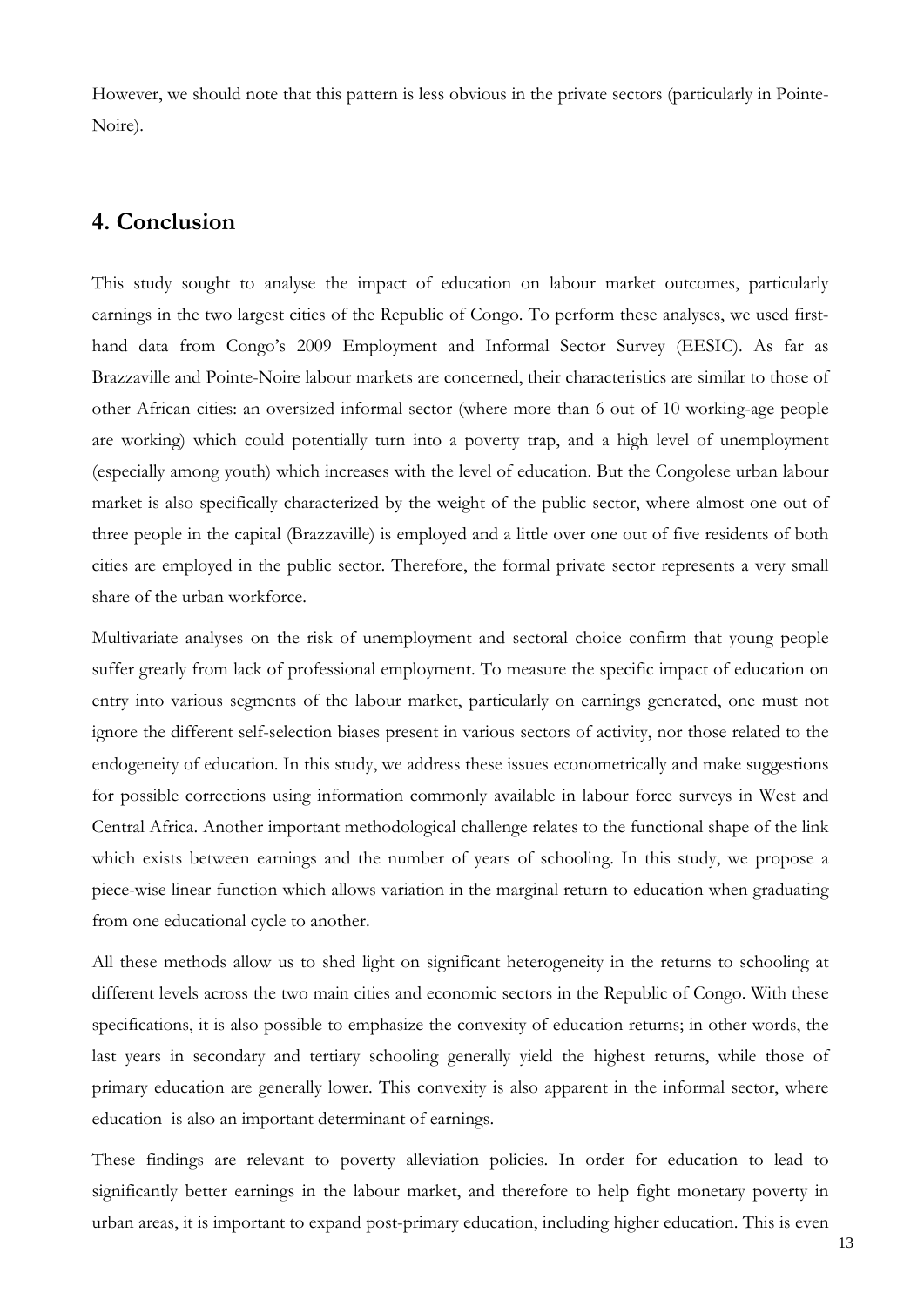more imperative since, in the short term, the informal sector will probably remain the main source of employment for youth wishing to enter the labour market. Yet, our results show that earnings in the informal sector increase with the number of years of schooling. For this reason, promoting postprimary and higher education, even without formal employment opportunities, can help combat poverty in the short term. Obviously, such a policy should be deployed on a parallel track to a campaign for decent work as advocated by the ILO, by extending to the informal sector social safety nets and improvements in working conditions, which are currently limited to a minority employed in the formal sector.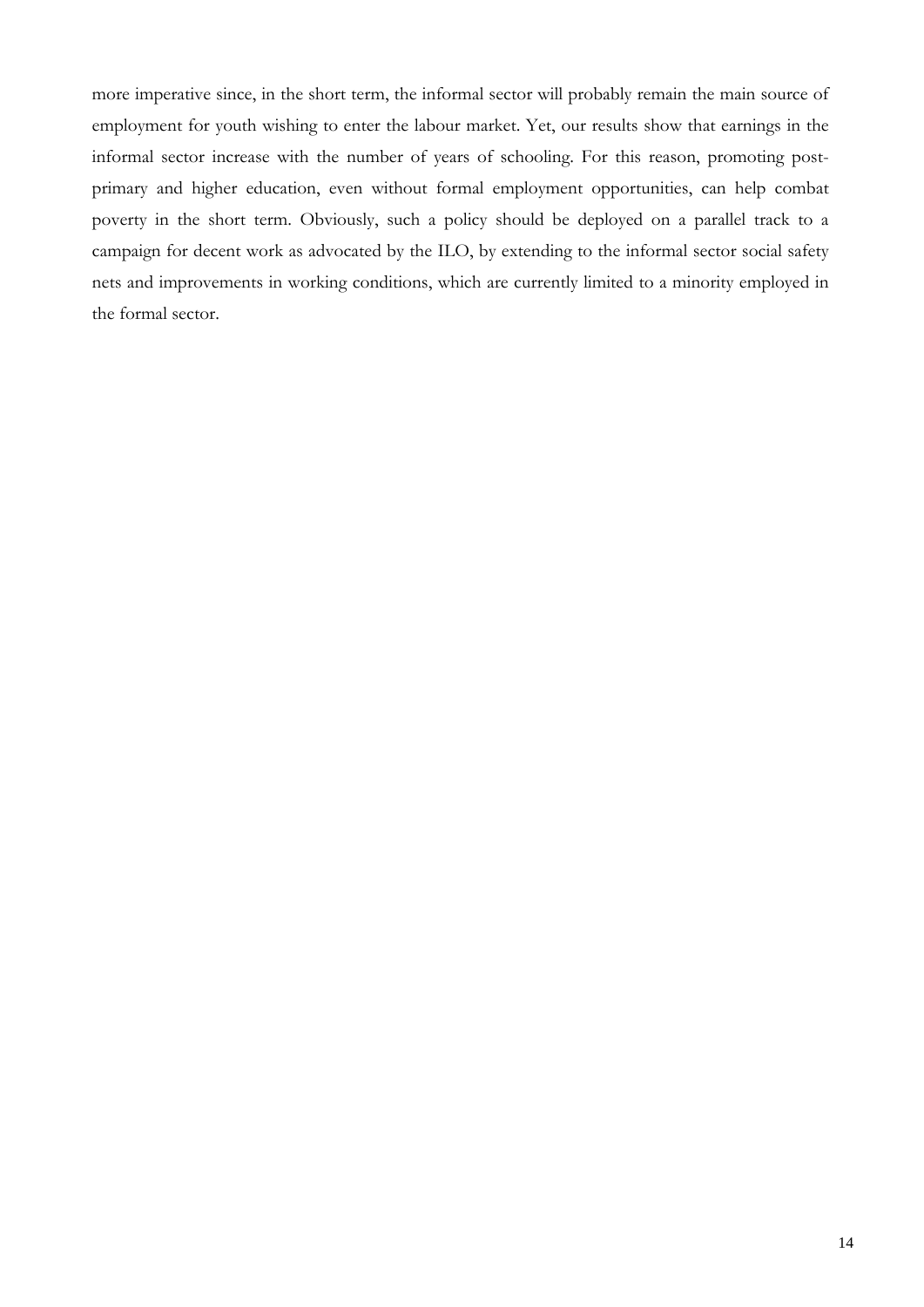# **APPENDIX A. DESCRIPTIVE STATISTICS TABLES**



**Figure 1. Marginal returns to education by sector of activity** 

*Note*: These estimates stem from highlighted results reported in Table A8. The returns correspond to an endogenous or exogenous education variable depending on the results of the over-identification tests (see Appendix B). For instance, a model with an exogenous education variable is systematically preferred when the instruments appear invalid for specific sectors and cities.



**Figure 2. Earnings predictions from earnings functions** 

*Legend*: Vertical axis = hourly earnings in FCFA Horizontal axis  $=$  number of years of education achieved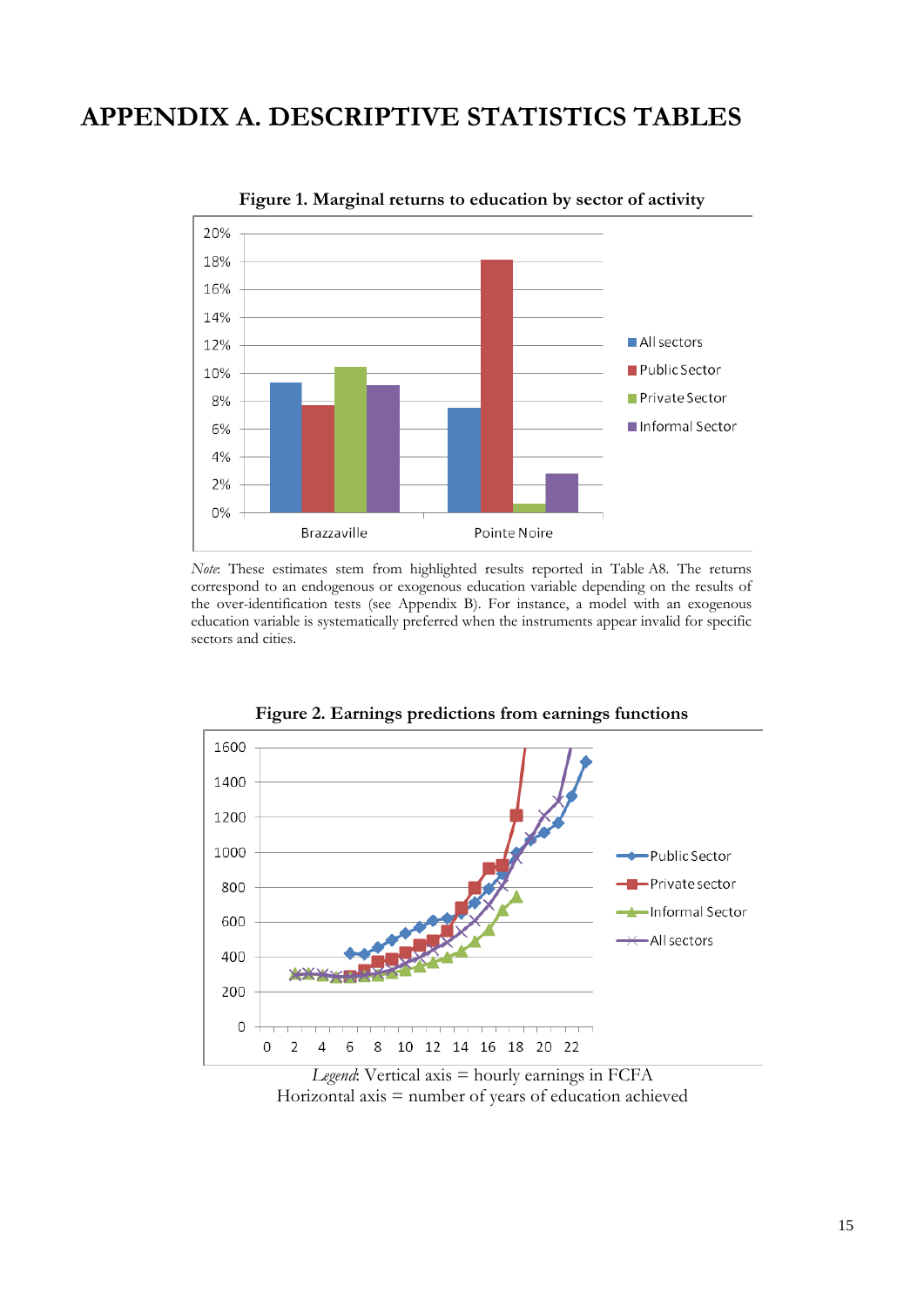# **Table A1. Summary statistics of individuals (age 15 years and over) having a paid job (mean distribution of the variables used in the regressions)**

|                                                                                       |             | Pointe- |       |
|---------------------------------------------------------------------------------------|-------------|---------|-------|
|                                                                                       | Brazzaville | Noire   | Total |
| Individual of Pointe-Noire                                                            | 0.00        | 1.00    | 0.37  |
| Individual of Brazzaville                                                             | 1.00        | 0.00    | 0.63  |
| Age                                                                                   | 38.32       | 35.85   | 37.41 |
| No education / Incomplete primary school                                              | 15.63       | 19.61   | 16.97 |
| Completed primary school / incomplete secondary                                       |             |         |       |
| School                                                                                | 35.21       | 39.57   | 36.68 |
| Vocational secondary training                                                         | 8.21        | 6.42    | 7.61  |
| Completed 1st level of secondary school /<br>Incomplete 2nd level of secondary school | 21.14       | 19.50   | 20.58 |
| 2nd level of secondary school completed                                               | 6.38        | 5.99    | 6.25  |
| Higher education                                                                      | 13.43       | 8.92    | 11.91 |
| Number of years of education                                                          | 10.31       | 9.60    | 10.05 |
| Number of years of primary education                                                  | 5.77        | 5.71    | 5.75  |
| Number of years of 1 <sup>st</sup> level of secondary education                       | 2.90        | 2.66    | 2.81  |
| Number of years of 2 <sup>nd</sup> level of secondary education                       | 1.18        | 1.04    | 1.13  |
| Number of years of higher education                                                   | 0.57        | 0.35    | 0.49  |
| Potential experience                                                                  | 21.65       | 19.69   | 20.93 |
| Tenure in the current employment                                                      | 8.56        | 6.95    | 7.97  |
| Public sector                                                                         | 0.31        | 0.13    | 0.25  |
| Private sector                                                                        | 0.10        | 0.13    | 0.11  |
| Woman                                                                                 | 0.40        | 0.39    | 0.39  |
| Urban migrant                                                                         | 0.16        | 0.29    | 0.21  |
| Rural migrant                                                                         | 0.16        | 0.18    | 0.17  |
| Foreign migrant                                                                       | 0.14        | 0.11    | 0.13  |
| Married polygamous                                                                    | 0.02        | 0.01    | 0.01  |
| Cohabitation                                                                          | 0.31        | 0.28    | 0.30  |
| Single                                                                                | 0.31        | 0.31    | 0.31  |
| Divorced                                                                              | 0.05        | 0.06    | 0.05  |
| Widow                                                                                 | 0.03        | 0.04    | 0.04  |
| Protestant                                                                            | 0.13        | 0.25    | 0.17  |
| Eglise de réveil                                                                      | 0.26        | 0.22    | 0.25  |
| Other Christian                                                                       | 0.04        | 0.03    | 0.03  |
| Muslim                                                                                | 0.05        | 0.02    | 0.04  |
| No religion                                                                           | 0.07        | 0.09    | 0.08  |
| Other religion                                                                        | 0.03        | 0.09    | 0.06  |
| Partner of the household head                                                         | 0.19        | 0.19    | 0.19  |
| Son / daughter of the household head                                                  | 0.07        | 0.09    | 0.08  |
| Other parent                                                                          | 0.06        | 0.05    | 0.06  |
| Father has between 1 to 5 years of schooling                                          | 0.28        | 0.28    | 0.28  |
| Father has between 6 to 9 years of schooling                                          | 0.13        | 0.20    | 0.15  |
| Father has between 10 to 25 years of schooling                                        | 0.23        | 0.23    | 0.23  |
| Father was wage executive                                                             | 0.22        | 0.17    | 0.20  |
| Father was self-employed                                                              | 0.17        | 0.14    | 0.16  |
| Unknown profession of the father                                                      | 0.38        | 0.36    | 0.37  |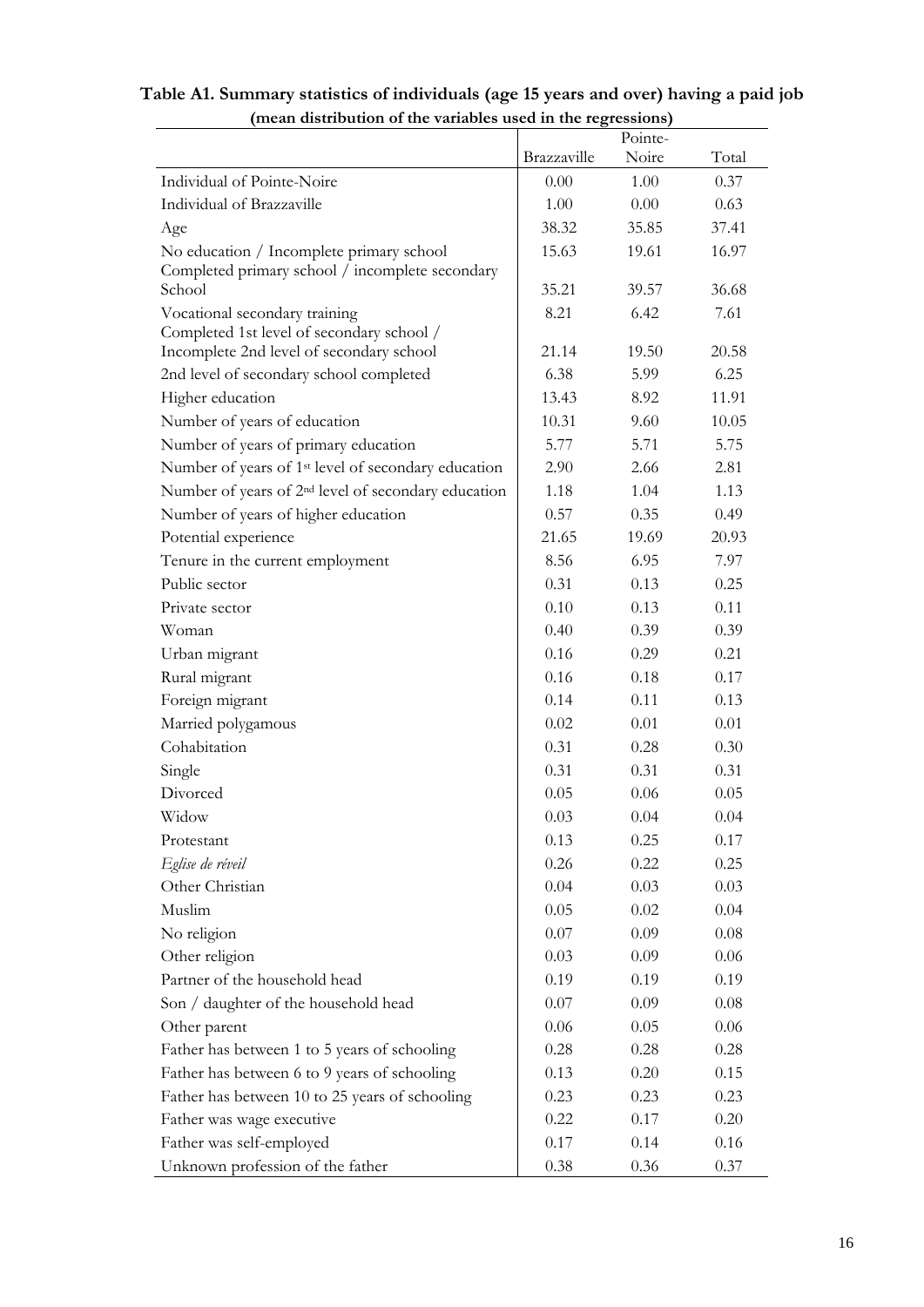|                                                                                                         | (1)                   | (2)                 |
|---------------------------------------------------------------------------------------------------------|-----------------------|---------------------|
| Explanatory variables                                                                                   | <b>Brazzaville</b>    | Pointe-Noire        |
|                                                                                                         | $0.074**$             | 0.010               |
| Completed primary school / Incomplete secondary school                                                  |                       |                     |
|                                                                                                         | (0.037)<br>$0.138**$  | (0.023)<br>$0.072*$ |
| Vocational secondary school                                                                             |                       |                     |
|                                                                                                         | (0.059)<br>$0.123***$ | (0.043)<br>$0.057*$ |
| Completed 1 <sup>st</sup> level of secondary school / Incomplete 2 <sup>nd</sup> level of secon. school |                       |                     |
|                                                                                                         | (0.044)<br>$0.111*$   | (0.031)             |
| 2 <sup>nd</sup> level of secondary school completed                                                     |                       | 0.052               |
|                                                                                                         | (0.061)               | (0.042)             |
| Higher education                                                                                        | $0.114**$             | $0.103**$           |
|                                                                                                         | (0.048)               | (0.042)             |
| Woman                                                                                                   | $-0.005$              | 0.010               |
|                                                                                                         | (0.023)               | (0.019)             |
| Age 15-29 years                                                                                         | $0.093***$            | $0.075***$          |
|                                                                                                         | (0.022)               | (0.019)             |
| Age 50 years and over                                                                                   | $-0.104***$           | $-0.035$            |
|                                                                                                         | (0.023)               | (0.027)             |
| Urban migrant                                                                                           | 0.073                 | $0.160***$          |
|                                                                                                         | (0.049)               | (0.058)             |
| Rural migrant                                                                                           | 0.042                 | $0.156**$           |
|                                                                                                         | (0.050)               | (0.068)             |
| Partner of the household head                                                                           | $0.167***$            | $0.156***$          |
|                                                                                                         | (0.037)               | (0.036)             |
| Son / daughter of the household head                                                                    | $0.181***$            | $0.205***$          |
|                                                                                                         | (0.041)               | (0.041)             |
| Other parent                                                                                            | $0.139***$            | $0.249***$          |
|                                                                                                         | (0.046)               | (0.046)             |
| Observations                                                                                            | 1,892                 | 2,079               |
| Pseudo R-squared                                                                                        | 0.118                 | 0.115               |

**Table A2. Logit model of the probability (marginal effects) of being unemployed (age 15 years and above)** 

*Note*: Standard errors are in parentheses. \*, \*\* and \*\*\* mean coefficient significant at 10 percent, 5 percent and 1 percent, respectively. Other explanatory variables introduced in the models are dummies for the religion of the individuals (Catholic, Protestant, Muslim, other Christian, *"église de réveil"*, no religion).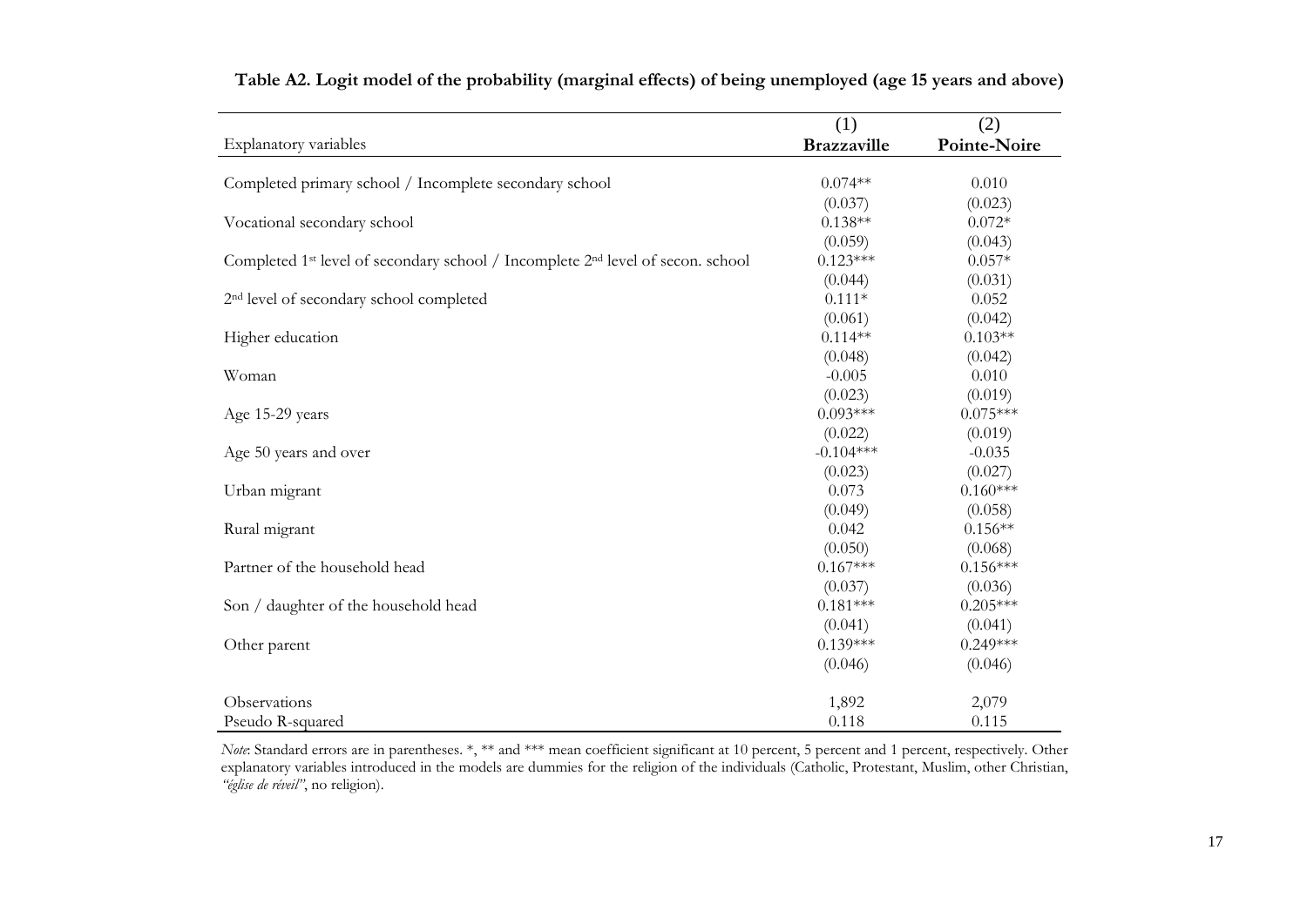|                                                                                                               |             | <b>Brazzaville</b> |             | Pointe-Noire |                |             |  |
|---------------------------------------------------------------------------------------------------------------|-------------|--------------------|-------------|--------------|----------------|-------------|--|
| Explanatory variables                                                                                         | Public      | Formal private     | Informal    | Public       | Formal private | Informal    |  |
|                                                                                                               |             |                    |             |              |                |             |  |
| Completed primary school / Incomplete secondary school                                                        | $0.081***$  | 0.001              | $-0.033$    | $0.085**$    | 0.017          | $-0.057**$  |  |
|                                                                                                               | (0.030)     | (0.009)            | (0.024)     | (0.034)      | (0.014)        | (0.028)     |  |
| Vocational secondary school                                                                                   | $0.407***$  | 0.007              | $-0.148***$ | $0.363**$    | 0.015          | $-0.160***$ |  |
|                                                                                                               | (0.084)     | (0.014)            | (0.026)     | (0.146)      | (0.026)        | (0.055)     |  |
| Completed 1 <sup>st</sup> level of secondary school / Incomplete 2 <sup>nd</sup><br>level of secondary school | $0.281***$  | 0.004              | $-0.117***$ | $0.228**$    | 0.032          | $-0.142***$ |  |
|                                                                                                               | (0.058)     | (0.010)            | (0.024)     | (0.091)      | (0.020)        | (0.037)     |  |
| 2 <sup>nd</sup> level of secondary school completed                                                           | $0.444***$  | $-0.005$           | $-0.182***$ | $0.559***$   | 0.066          | $-0.249***$ |  |
|                                                                                                               | (0.088)     | (0.011)            | (0.023)     | (0.146)      | (0.046)        | (0.045)     |  |
| Higher education                                                                                              | $0.549***$  | 0.014              | $-0.218***$ | $0.538***$   | 0.038          | $-0.256***$ |  |
|                                                                                                               | (0.072)     | (0.013)            | (0.018)     | (0.141)      | (0.033)        | (0.041)     |  |
| Woman                                                                                                         | $-0.024**$  | $-0.038***$        | $-0.031$    | $-0.012**$   | $-0.036***$    | $-0.057**$  |  |
|                                                                                                               | (0.009)     | (0.009)            | (0.021)     | (0.006)      | (0.011)        | (0.024)     |  |
| Age 15-29 years                                                                                               | $-0.069***$ | $-0.018***$        | $-0.104***$ | $-0.016***$  | $-0.025***$    | $-0.159***$ |  |
|                                                                                                               | (0.011)     | (0.007)            | (0.020)     | (0.006)      | (0.009)        | (0.022)     |  |
| Age 50 years and over                                                                                         | 0.013       | $-0.020***$        | $-0.137***$ | 0.005        | $-0.000$       | $-0.249***$ |  |
|                                                                                                               | (0.010)     | (0.005)            | (0.019)     | (0.006)      | (0.011)        | (0.021)     |  |
| Urban migrant                                                                                                 | $0.053**$   | $-0.013*$          | $-0.126***$ | 0.007        | $-0.011$       | $-0.197***$ |  |
|                                                                                                               | (0.025)     | (0.007)            | (0.026)     | (0.012)      | (0.015)        | (0.035)     |  |
| Rural migrant                                                                                                 | $0.039*$    | $-0.018***$        | $-0.135***$ | 0.008        | $-0.011$       | $-0.179***$ |  |
|                                                                                                               | (0.023)     | (0.007)            | (0.025)     | (0.013)      | (0.015)        | (0.034)     |  |
| Partner of the household head                                                                                 | $-0.033***$ | $-0.022***$        | $-0.136***$ | $-0.014***$  | $-0.032***$    | $-0.192***$ |  |
|                                                                                                               | (0.009)     | (0.008)            | (0.020)     | (0.005)      | (0.010)        | (0.024)     |  |
| Son / daughter of the household head                                                                          | $-0.059***$ | $-0.035***$        | $-0.254***$ | $-0.030***$  | $-0.038***$    | $-0.291***$ |  |
|                                                                                                               | (0.008)     | (0.006)            | (0.017)     | (0.006)      | (0.008)        | (0.020)     |  |
| Other parent                                                                                                  | $-0.050***$ | $-0.014**$         | $-0.175***$ | $-0.019***$  | $-0.030***$    | $-0.264***$ |  |
|                                                                                                               | (0.008)     | (0.006)            | (0.018)     | (0.005)      | (0.009)        | (0.021)     |  |
| Observations                                                                                                  |             | 3,418              |             |              | 3,416          |             |  |
| Pseudo R-squared                                                                                              |             | 0.207              |             |              | 0.173          |             |  |

### **Table A3. Impact of education on sector allocation (multinomial logit models, marginal effects)**

*Note*: Standard errors are in parentheses. \*, \*\* and \*\*\* mean coefficient significant at 10 percent, 5 percent and 1 percent, respectively. Other explanatory variables introduced in the models are dummies for the religion of the individuals.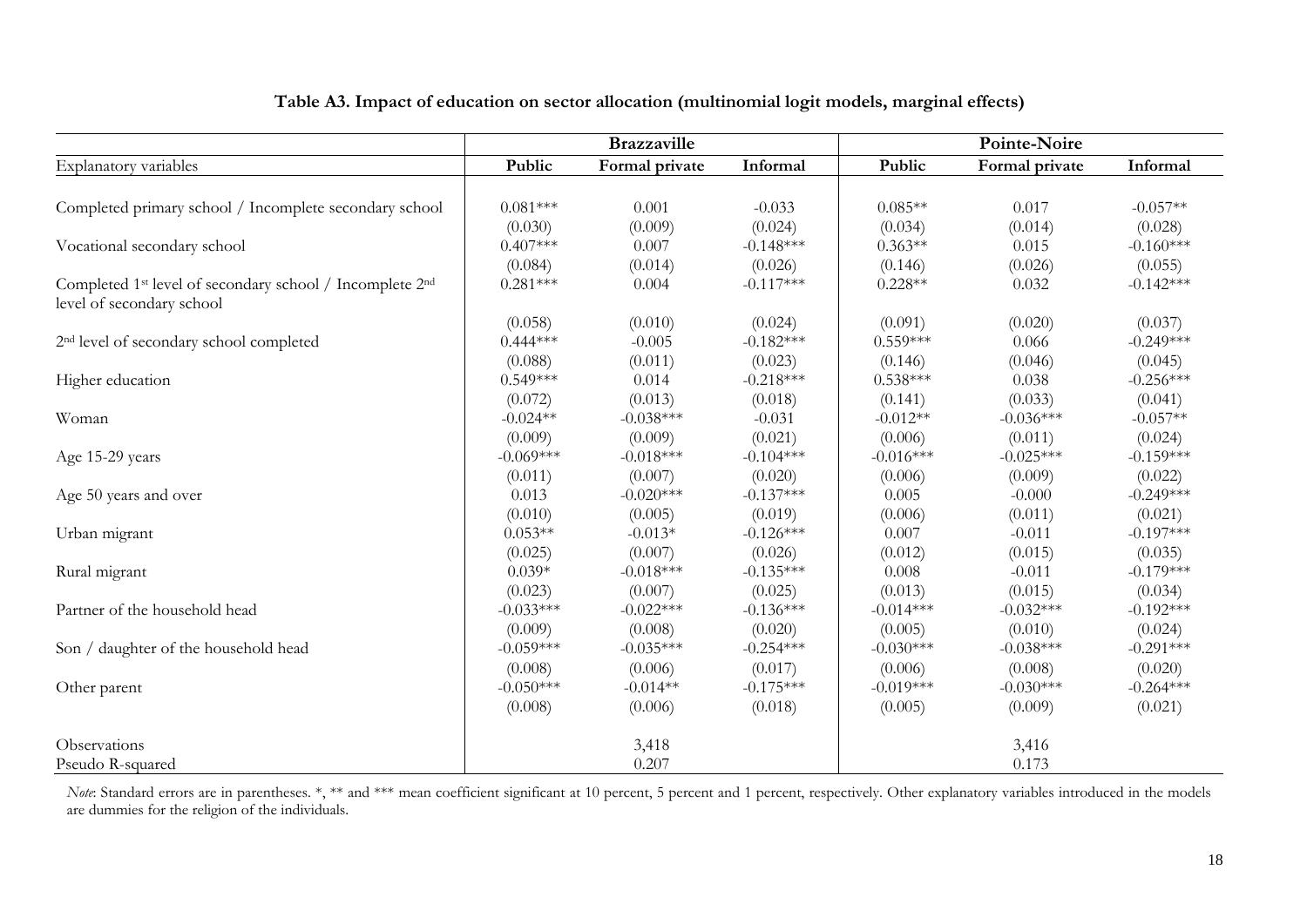# **Table A4. Earnings functions with correction for selectivity into employement and for endogeneity of education when relevant (all sectors)**

| Explanatory variables                      | <b>Brazzaville</b> | Pointe-Noire |
|--------------------------------------------|--------------------|--------------|
|                                            |                    |              |
| Education variables                        |                    |              |
| 0-6 years (primary)                        | 0.006              | 0.055        |
|                                            | (0.045)            | (0.037)      |
| 7-9 years (secondary 1)                    | $0.093***$         | $0.075***$   |
|                                            | (0.029)            | (0.028)      |
| 10-13 years (secondary 2)                  | $0.054**$          | $0.142***$   |
|                                            | (0.025)            | (0.032)      |
| 13+ years (higher education)               | $0.119***$         | $0.130***$   |
|                                            | (0.021)            | (0.033)      |
| Potential experience                       | 0.023              | $0.026*$     |
|                                            | (0.015)            | (0.014)      |
| (Potential experience) <sup>2</sup> /100   | $-0.018$           | $-0.028$     |
|                                            | (0.027)            | (0.026)      |
| Tenure in the current employment           | $0.019*$           | $0.027***$   |
|                                            | (0.010)            | (0.009)      |
| (Tenure in the current employment) $2/100$ | $-0.026$           | $-0.051*$    |
|                                            | (0.031)            | (0.029)      |
| Public sector                              | $0.314***$         | $0.221***$   |
|                                            | (0.067)            | (0.056)      |
| Private formal sector                      | $0.238***$         | $0.160***$   |
|                                            | (0.090)            | (0.061)      |
| Woman                                      | $-0.134*$          | $-0.319***$  |
|                                            | (0.078)            | (0.076)      |
| Urban migrant                              | $-0.018$           | 0.027        |
|                                            | (0.066)            | (0.053)      |
| Rural migrant                              | $-0.052$           | $-0.034$     |
|                                            | (0.070)            | (0.065)      |
| Inverse of Mill's ratio                    | 0.041              | $0.296**$    |
|                                            | (0.145)            | (0.136)      |
| Education regression residuals             |                    | $-0.041*$    |
|                                            |                    | (0.023)      |
| Constant                                   | $-1.875***$        | $-2.225***$  |
|                                            | (0.325)            | (0.346)      |
| Observations                               | 1,368              | 1,517        |
| Adjusted R-squared                         | 0.220              | 0.197        |

Dependent variable: Log hourly earnings

*Note*: Additional explanatory variables introduced in the models are dummies for family situation (single, married monogamous, married polygamous, widow, cohabitation, divorced) and for religion. Standard errors (in parentheses) are estimated using 500 bootstrap replications. \*, \*\* and \*\*\* mean coefficient significant at 10 percent, 5 percent and 1 percent, respectively.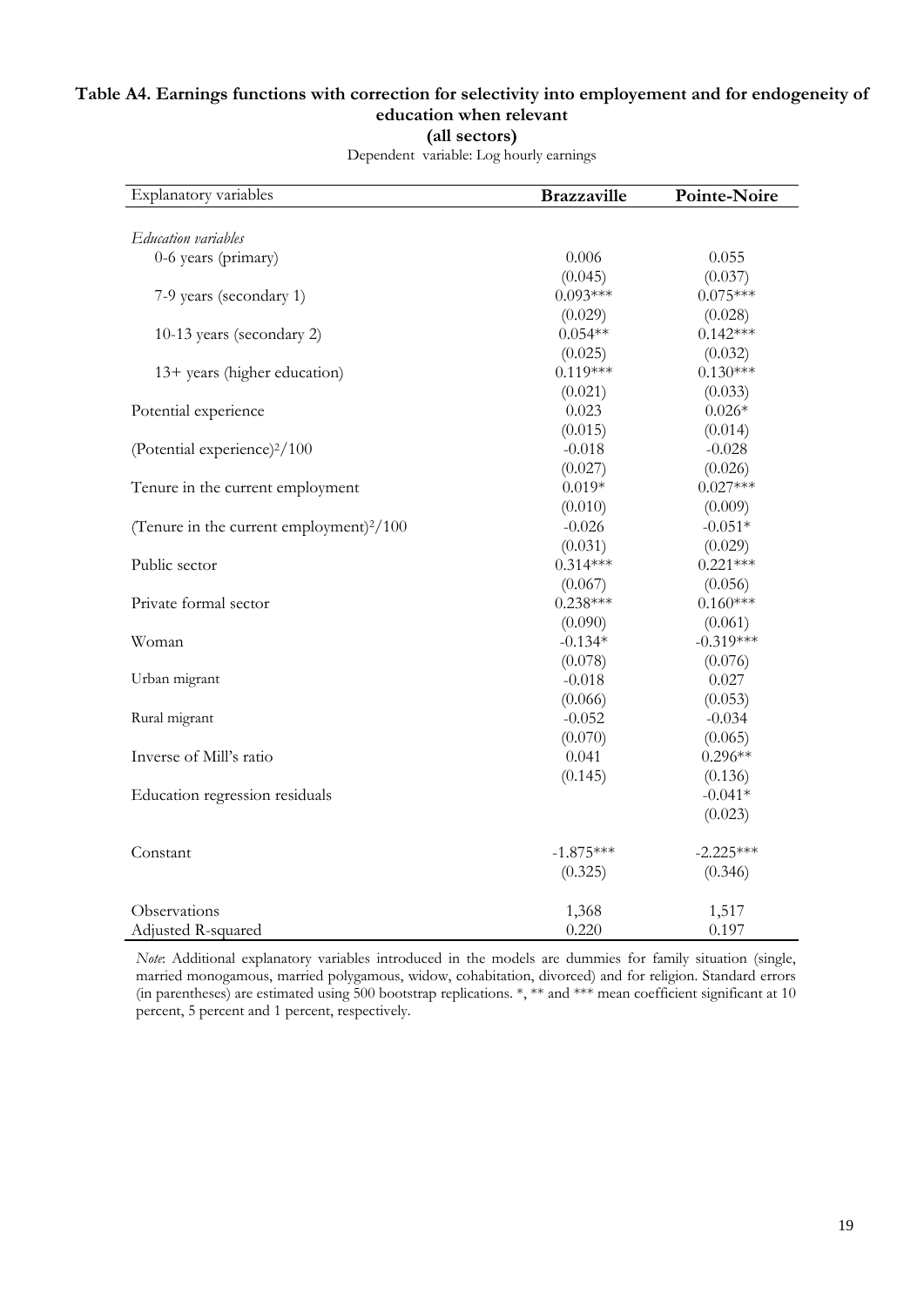### **Table A5. Earnings functions with correction for selectivity into sectors and for endogeneity of education when relevant (Public sector)**

| Explanatory variables                      | <b>Brazzaville</b> | Pointe-Noire |
|--------------------------------------------|--------------------|--------------|
|                                            |                    |              |
| Education variables                        |                    |              |
| 0-6 years (primary)                        | $-0.041$           | 0.023        |
|                                            | (0.169)            | (0.259)      |
| 7-9 years (secondary 1)                    | 0.054              | $0.283***$   |
|                                            | (0.122)            | (0.099)      |
| 10-13 years (secondary 2)                  | 0.077              | 0.181        |
|                                            | (0.054)            | (0.125)      |
| 13+ years (higher education)               | 0.095              | $0.219***$   |
|                                            | (0.061)            | (0.055)      |
| Potential experience                       | 0.008              | 0.023        |
|                                            | (0.038)            | (0.055)      |
| (Potential experience) <sup>2</sup> /100   | 0.010              | $-0.011$     |
|                                            | (0.066)            | (0.102)      |
| Tenure in the current employment           | 0.008              | 0.024        |
|                                            | (0.012)            | (0.018)      |
| (Tenure in the current employment) $2/100$ | $-0.022$           | $-0.045$     |
|                                            | (0.035)            | (0.061)      |
| Woman                                      | 0.054              | $-0.260$     |
|                                            | (0.110)            | (0.187)      |
| Urban migrant                              | 0.032              | 0.006        |
|                                            | (0.084)            | (0.109)      |
| Rural migrant                              | $-0.069$           | 0.129        |
|                                            | (0.085)            | (0.159)      |
| Inverse of Mill's ratio                    | $-0.006$           | $-0.469$     |
|                                            | (0.299)            | (0.567)      |
| Education regression residuals             | $-0.012$           | $-0.090*$    |
|                                            | (0.036)            | (0.050)      |
| Constant                                   | $-0.885$           | $-3.109$     |
|                                            | (1.510)            | (3.094)      |
| Observations                               | 421                | 214          |
| Adjusted R-squared                         | 0.124              | 0.292        |

Dependent variable: Log hourly earnings

*Note*: Additional explanatory variables introduced in the models are dummies for family situation (single, married monogamous, married polygamous, widow, cohabitation, divorced) and for religion. Standard errors (in parentheses) are estimated using 500 bootstrap replications. \*, \*\* and \*\*\* mean coefficient significant at 10 percent, 5 percent and 1 percent, respectively.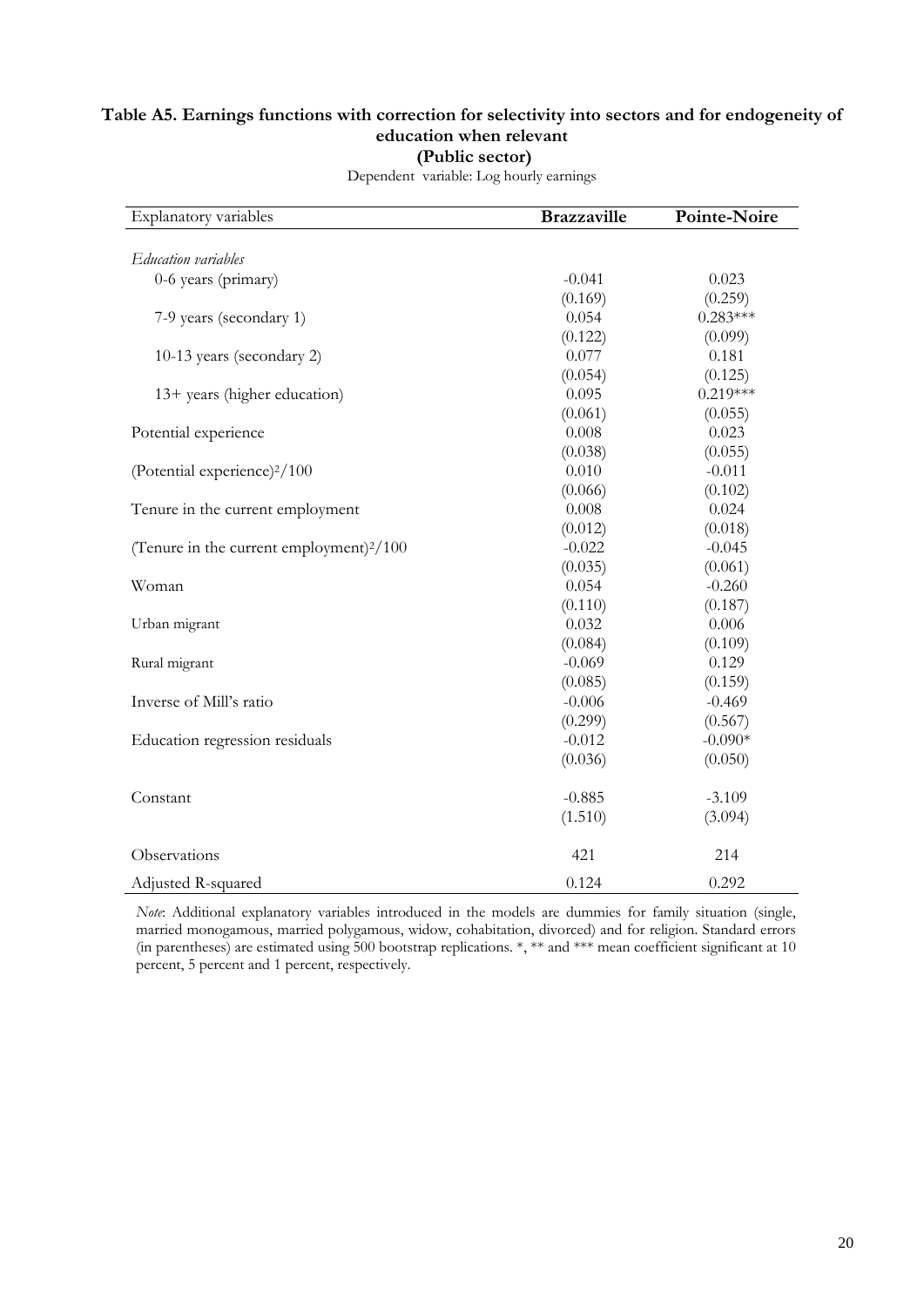#### **Table A6. Earnings functions with correction for selectivity into sectors and for endogeneity of education when relevant (Formal private sector)**

| Explanatory variables                                | <b>Brazzaville</b> | Pointe-Noire |
|------------------------------------------------------|--------------------|--------------|
|                                                      |                    |              |
| Education variables                                  |                    |              |
| 0-6 years (primary)                                  | $0.260*$           | 0.177        |
|                                                      | (0.138)            | (0.118)      |
| 7-9 years (secondary 1)                              | 0.086              | 0.049        |
|                                                      | (0.136)            | (0.072)      |
| 10-13 years (secondary 2)                            | 0.104              | 0.007        |
|                                                      | (0.113)            | (0.078)      |
| 13+ years (higher education)                         | $0.251***$         | 0.063        |
|                                                      | (0.096)            | (0.051)      |
| Potential experience                                 | $-0.035$           | $-0.026$     |
|                                                      | (0.045)            | (0.031)      |
| (Potential experience) <sup>2</sup> /100             | 0.122              | 0.076        |
|                                                      | (0.109)            | (0.058)      |
| Tenure in the current employment                     | $0.079**$          | 0.008        |
|                                                      | (0.040)            | (0.027)      |
| (Tenure in the current employment) <sup>2</sup> /100 | $-0.187$           | 0.001        |
|                                                      | (0.151)            | (0.088)      |
| Woman                                                | 0.607              | $-0.044$     |
|                                                      | (0.395)            | (0.251)      |
| Urban migrant                                        | $-0.088$           | 0.172        |
|                                                      | (0.292)            | (0.166)      |
| Rural migrant                                        | 0.178              | $-0.291*$    |
|                                                      | (0.269)            | (0.163)      |
| Inverse of Mill's ratio                              | $-0.178$           | 0.839        |
|                                                      | (0.594)            | (0.539)      |
| Education regression residuals                       | $-0.043$           |              |
|                                                      | (0.081)            |              |
| Constant                                             | $-3.589**$         | $-0.101$     |
|                                                      | (1.565)            | (1.549)      |
| Observations                                         | 140                | 200          |
| Adjusted R-squared                                   | 0.296              | 0.257        |

Dependent variable: Log hourly earnings

 *Note*: Additional explanatory variables introduced in the models are dummies for family situation (single, married monogamous, married polygamous, widow, cohabitation, divorced) and for religion. Standard errors (in parentheses) are estimated using 500 bootstrap replications. \*, \*\* and \*\*\* mean coefficient significant at 10 percent, 5 percent and 1 percent, respectively.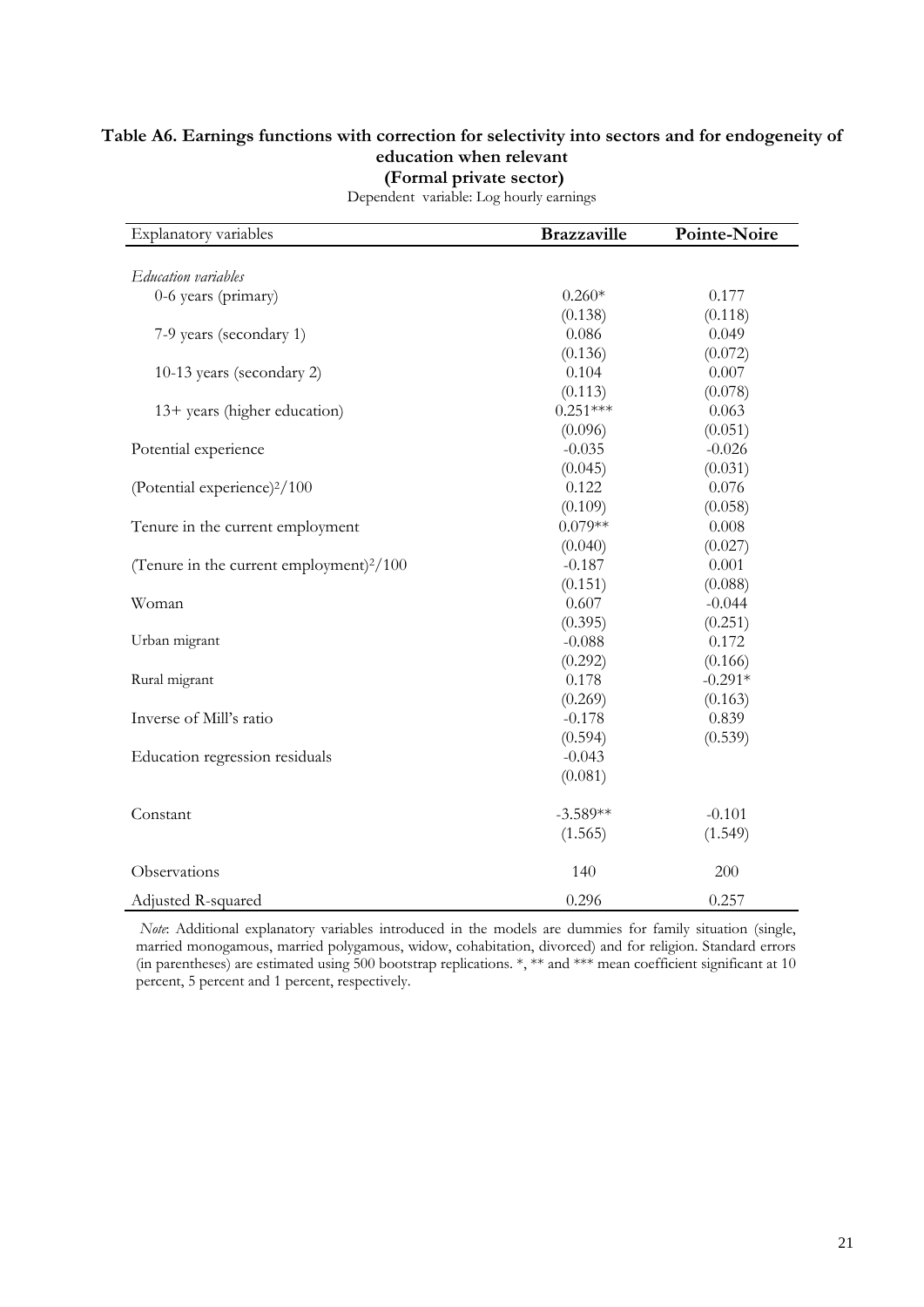### **Table A7. Earnings functions with correction for selectivity into sectors and for endogeneity of education when relevant (Informal sector)**

| Explanatory variables                                | <b>Brazzaville</b> | Pointe-Noire |
|------------------------------------------------------|--------------------|--------------|
|                                                      |                    |              |
| Education variables                                  |                    |              |
| 0-6 years (primary)                                  | $-0.013$           | 0.017        |
|                                                      | (0.047)            | (0.040)      |
| 7-9 years (secondary 1)                              | $0.092***$         | 0.028        |
|                                                      | (0.035)            | (0.034)      |
| 10-13 years (secondary 2)                            | $-0.007$           | $0.087**$    |
|                                                      | (0.047)            | (0.043)      |
| 13+ years (higher education)                         | $0.178**$          | 0.067        |
|                                                      | (0.076)            | (0.054)      |
| Potential experience                                 | $0.036**$          | $0.032**$    |
|                                                      | (0.015)            | (0.015)      |
| (Potential experience) <sup>2</sup> /100             | $-0.045$           | $-0.042$     |
|                                                      | (0.027)            | (0.027)      |
| Tenure in the current employment                     | 0.011              | $0.026**$    |
|                                                      | (0.013)            | (0.011)      |
| (Tenure in the current employment) <sup>2</sup> /100 | 0.012              | $-0.052$     |
|                                                      | (0.042)            | (0.034)      |
| Woman                                                | $-0.304***$        | $-0.319***$  |
|                                                      | (0.085)            | (0.079)      |
| Urban migrant                                        | $-0.042$           | 0.066        |
|                                                      | (0.091)            | (0.070)      |
| Rural migrant                                        | $-0.112$           | $-0.047$     |
|                                                      | (0.111)            | (0.073)      |
| Inverse of Mill's ratio                              | $-0.216$           | $-0.393**$   |
|                                                      | (0.200)            | (0.154)      |
| Education regression residuals                       |                    | $-0.007$     |
|                                                      |                    | (0.027)      |
| Constant                                             | $-1.932***$        | $-2.128***$  |
|                                                      | (0.400)            | (0.390)      |
| Observations                                         | 807                | 1,103        |
| Adjusted R-squared                                   | 0.0949             | 0.106        |

Dependent variable: Log hourly earnings

*Note:* Additional explanatory variables introduced in the models are dummies for family situation (single, married monogamous, married polygamous, widow, cohabitation, divorced) and for religion. Standard errors (in parentheses) are estimated using 500 bootstrap replications. \*, \*\* and \*\*\* mean coefficient significant at 10 percent, 5 percent and 1 percent, respectively.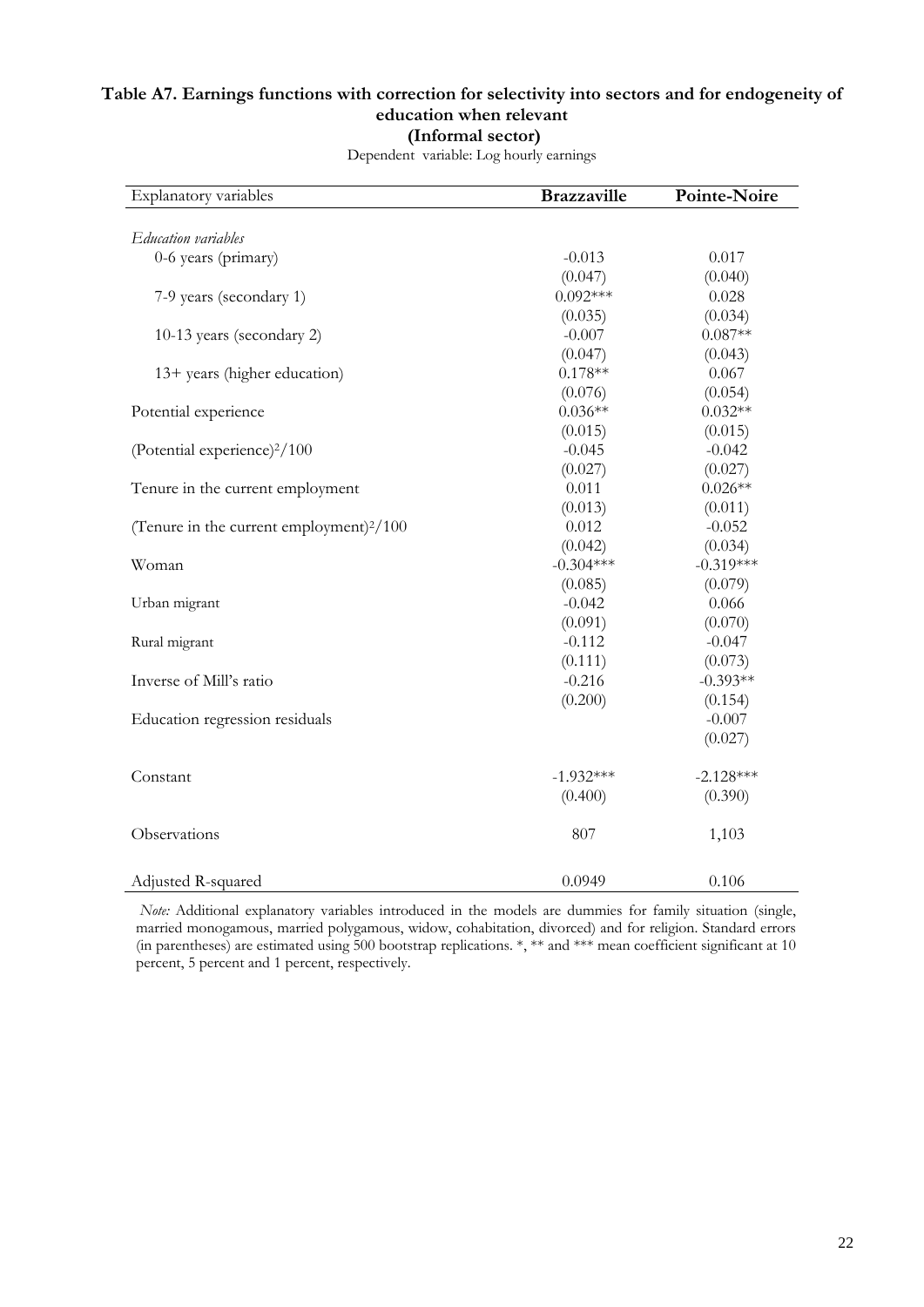|                              | <b>All Sectors</b> |                  | <b>Public Sector</b> |                  | <b>Formal Private Sector</b>                                                  |                  | <b>Informal Sector</b> |                  |
|------------------------------|--------------------|------------------|----------------------|------------------|-------------------------------------------------------------------------------|------------------|------------------------|------------------|
|                              | <b>Brazzaville</b> | Pointe-<br>Noire | <b>Brazzaville</b>   | Pointe-<br>Noire | <b>Brazzaville</b>                                                            | Pointe-<br>Noire | <b>Brazzaville</b>     | Pointe-<br>Noire |
|                              |                    |                  |                      |                  | <b>OLS</b>                                                                    |                  |                        |                  |
| 0-6 years (primary)          | 0.007              | 0.017            | $-0.057$             | $-0.188$         | $0.238*$                                                                      | $0.202*$         | $-0.012$               | 0.012            |
|                              | (0.038)            | (0.029)          | (0.127)              | (0.286)          | (0.132)                                                                       | (0.105)          | (0.047)                | (0.033)          |
| 7-9 years (secondary 1)      | $0.092***$         | $0.033*$         | 0.042                | $0.161**$        | 0.032                                                                         | 0.055            | $0.100***$             | 0.020            |
|                              | (0.024)            | (0.019)          | (0.051)              | (0.062)          | (0.095)                                                                       | (0.060)          | (0.030)                | (0.022)          |
| 10-13 years (secondary 2)    | $0.054**$          | $0.094***$       | $0.066**$            | 0.014            | 0.059                                                                         | $0.118*$         | 0.009                  | $0.105***$       |
|                              | (0.027)            | (0.024)          | (0.032)              | (0.046)          | (0.086)                                                                       | (0.061)          | (0.045)                | (0.032)          |
| 13+ years (higher education) | $0.117***$         | $0.088***$       | $0.082***$           | $0.110***$       | $0.208***$                                                                    | 0.069            | $0.200***$             | $0.070*$         |
|                              | (0.020)            | (0.023)          | (0.018)              | (0.032)          | (0.062)                                                                       | (0.043)          | (0.061)                | (0.039)          |
|                              |                    |                  |                      |                  | <b>Selectivity corrected (Heckman method)</b>                                 |                  |                        |                  |
| 0-6 years (primary)          | 0.006              | 0.018            | $-0.057$             | $-0.067$         | $0.229*$                                                                      | 0.177            | $-0.013$               | 0.010            |
|                              | (0.045)            | (0.030)          | (0.141)              | (0.267)          | (0.133)                                                                       | (0.118)          | (0.047)                | (0.031)          |
| 7-9 years (secondary 1)      | $0.093***$         | $0.039**$        | 0.043                | $0.212**$        | 0.041                                                                         | 0.049            | $0.092***$             | 0.022            |
|                              | (0.029)            | (0.019)          | (0.108)              | (0.085)          | (0.111)                                                                       | (0.072)          | (0.035)                | (0.021)          |
| 10-13 years (secondary 2)    | $0.054**$          | $0.107***$       | $0.067**$            | 0.102            | 0.062                                                                         | 0.007            | $-0.007$               | $0.081**$        |
|                              | (0.025)            | (0.024)          | (0.034)              | (0.115)          | (0.085)                                                                       | (0.078)          | (0.047)                | (0.037)          |
| 13+ years (higher education) | $0.119***$         | $0.091***$       | $0.082**$            | $0.129***$       | $0.209***$                                                                    | 0.063            | $0.178**$              | 0.060            |
|                              | (0.021)            | (0.026)          | (0.035)              | (0.036)          | (0.052)                                                                       | (0.051)          | (0.076)                | (0.049)          |
|                              |                    |                  |                      |                  | Selectivity corrected + father education and occupation in earnings functions |                  |                        |                  |
| 0-6 years (primary)          | 0.006              | 0.012            | $-0.063$             | $-0.063$         | 0.232                                                                         | 0.116            | $-0.012$               | 0.004            |
|                              | (0.042)            | (0.030)          | (0.146)              | (0.156)          | (0.144)                                                                       | (0.111)          | (0.050)                | (0.033)          |
| 7-9 years (secondary 1)      | $0.088***$         | $0.037**$        | 0.047                | 0.047            | 0.024                                                                         | 0.072            | $0.084**$              | 0.024            |
|                              | (0.028)            | (0.019)          | (0.109)              | (0.102)          | (0.118)                                                                       | (0.071)          | (0.034)                | (0.023)          |
| 10-13 years (secondary 2)    | $0.054**$          | $0.101***$       | $0.066*$             | $0.066*$         | 0.065                                                                         | $-0.011$         | 0.004                  | $0.081**$        |
|                              | (0.025)            | (0.026)          | (0.034)              | (0.036)          | (0.077)                                                                       | (0.100)          | (0.045)                | (0.036)          |

|  | Table A8. Marginal returns to education using alternative estimation methods |  |  |
|--|------------------------------------------------------------------------------|--|--|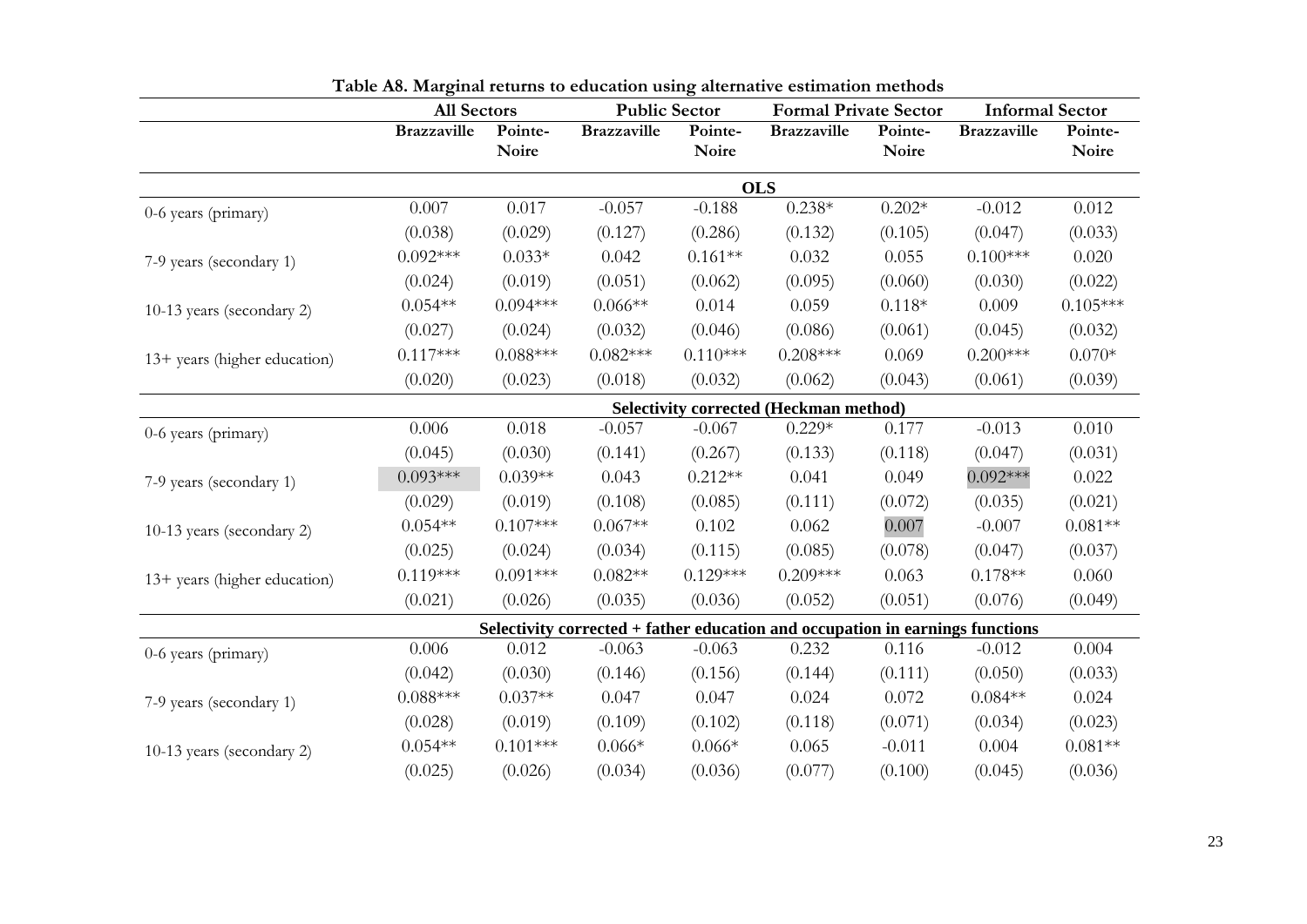| 13 years+ (higher education) | $0.115***$ | $0.091***$ | $0.085**$ | $0.085**$  | $0.178***$                                        | 0.059   | $0.189**$ | 0.070     |
|------------------------------|------------|------------|-----------|------------|---------------------------------------------------|---------|-----------|-----------|
|                              | (0.020)    | (0.026)    | (0.038)   | (0.037)    | (0.064)                                           | (0.047) | (0.080)   | (0.050)   |
|                              |            |            |           |            | Selectivity corrected $+$ Control function $(FC)$ |         |           |           |
| 0-6 years (primary)          |            | 0.055      | $-0.041$  | 0.023      | $0.260*$                                          |         |           | 0.017     |
|                              |            | (0.037)    | (0.169)   | (0.259)    | (0.138)                                           |         |           | (0.040)   |
| 7-9 years (secondary 1)      |            | $0.075***$ | 0.054     | $0.283***$ | 0.086                                             |         |           | 0.028     |
|                              |            | (0.028)    | (0.122)   | (0.099)    | (0.136)                                           |         |           | (0.034)   |
| 10-13 years (secondary 2)    |            | $0.142***$ | 0.077     | 0.181      | 0.104                                             |         |           | $0.087**$ |
|                              |            | (0.032)    | (0.054)   | (0.125)    | (0.113)                                           |         |           | (0.043)   |
| 13+ years (higher education) |            | $0.130***$ | 0.095     | $0.219***$ | $0.251***$                                        |         |           | 0.067     |
|                              |            | (0.033)    | (0.061)   | (0.055)    | (0.096)                                           |         |           | (0.054)   |

*Note*: The explanatory variables reported in Tables A4 to A7 are included. \*, \*\* and \*\*\* mean coefficient significant at 10 percent, 5 percent and 1 percent, respectively. The highlighted coefficients are those at the mean value of education level in the considered city and sector. These highlighted coefficients were used to graph Figure 1.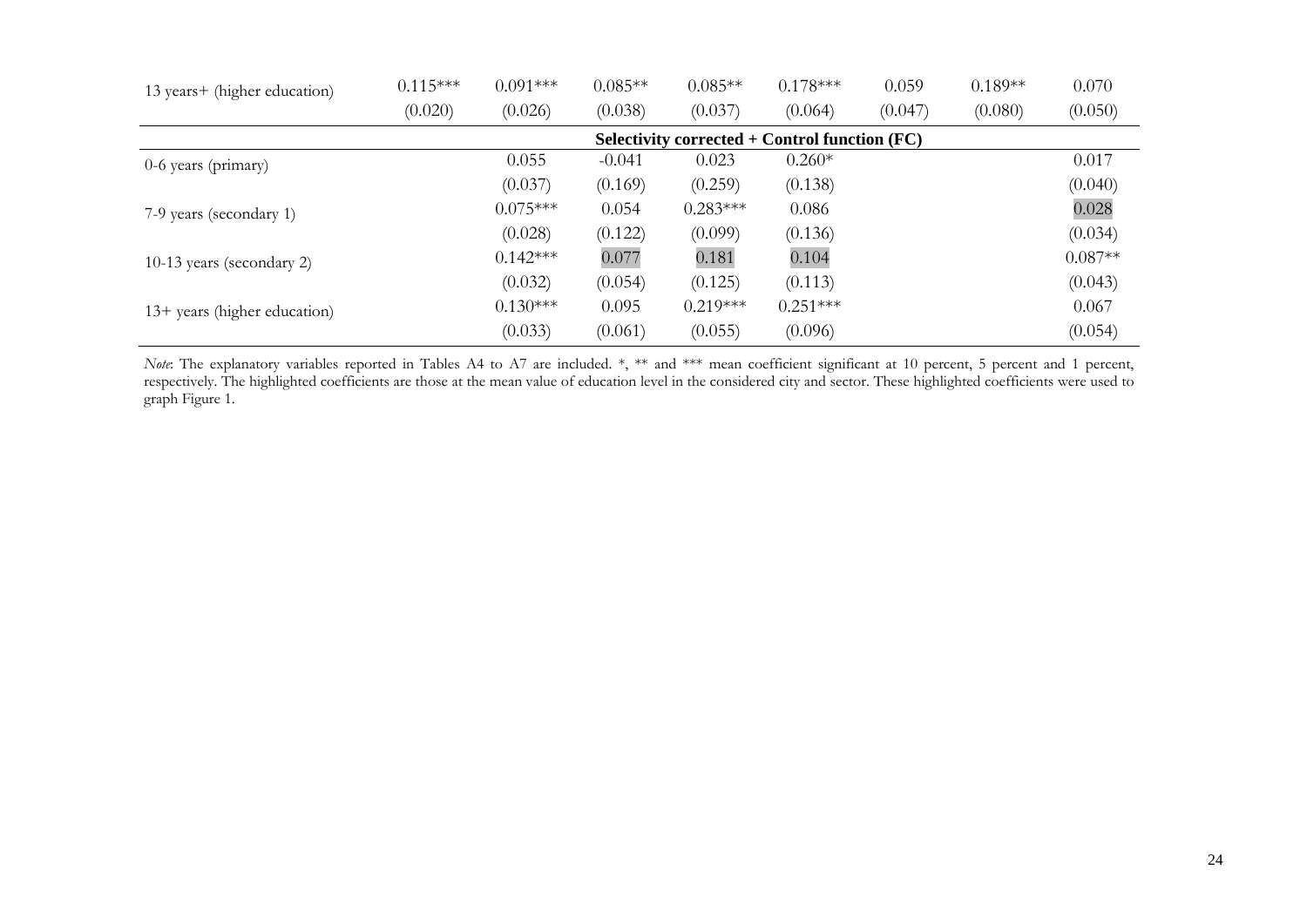# **Table A9. Tests of crossed gender effects with education**

Dependent variable: Log hourly earnings

|                                                                    | <b>Brazzaville</b> |                           | Pointe-Noire |                           |
|--------------------------------------------------------------------|--------------------|---------------------------|--------------|---------------------------|
|                                                                    | $\mathbf X$        | $X^*$ SEX                 | $\mathbf X$  | $X^*$ SEX                 |
| <b>PUBLIC SECTOR</b>                                               |                    |                           |              |                           |
| Woman                                                              | 0.464              |                           | $-0.008$     |                           |
|                                                                    | (0.589)            |                           | (0.718)      |                           |
| 0-6 years (primary)                                                | $-0.033$           | $\left( \text{a} \right)$ | 0.007        | $\left( \text{a} \right)$ |
|                                                                    | (0.146)            |                           | (0.260)      |                           |
| 7-9 years                                                          | 0.042              | $-0.0452$                 | $0.301***$   | $-0.102$                  |
| (secondary 1)                                                      | (0.120)            | (0.165)                   | (0.101)      | (0.192)                   |
| $10-13$ years                                                      | $0.105*$           | $-0.0825$                 | 0.156        | 0.0677                    |
| (secondary 2)                                                      | (0.056)            | (0.0670)                  | (0.128)      | (0.0810)                  |
| 13+ years (higher                                                  | $0.107*$           | $-0.0442$                 | $0.220***$   | 0.0139                    |
| education)                                                         | (0.055)            | (0.0484)                  | (0.057)      | (0.0714)                  |
| Test of joint nullity of                                           |                    | 5.988                     | 0.912        |                           |
| the crossed sex dummy-                                             |                    |                           |              |                           |
| education coefficients                                             |                    |                           |              |                           |
| Chi <sub>2</sub>                                                   |                    |                           |              |                           |
| Prob>Chi2                                                          |                    | 0.112                     |              | 0.822                     |
| (a) there are no women with primary education in the public sector |                    |                           |              |                           |
| PRIVATE FORMAL SECTOR                                              |                    |                           |              |                           |
| Woman                                                              | 1.301              |                           | $-0.109$     |                           |
|                                                                    | (11.487)           |                           | (1.283)      |                           |
| 0-6 years (primary)                                                | $0.315**$          | $-0.411$                  | 0.170        | $-0.0192$                 |
|                                                                    | (0.149)            | (2.254)                   | (0.163)      | (0.247)                   |
| 7-9 years                                                          | 0.023              | 0.459                     | 0.025        | 0.118                     |
| (secondary 1)                                                      | (0.130)            | (0.632)                   | (0.084)      | (0.169)                   |
| $10-13$ years                                                      | 0.071              | 0.150                     | 0.039        | $-0.139$                  |
| (secondary 2)                                                      | (0.110)            | (0.291)                   | (0.100)      | (0.172)                   |
| 13+ years (higher                                                  | $0.258**$          | $-0.120$                  | 0.051        | 0.0976                    |
| education)                                                         | (0.106)            | (0.263)                   | (0.054)      | (0.189)                   |
| Test of joint nullity of                                           | 5.743              |                           | 0.900        |                           |
| the crossed sex dummy-                                             |                    |                           |              |                           |
| education coefficients                                             |                    |                           |              |                           |
| Chi <sub>2</sub>                                                   |                    |                           |              |                           |
| Prob>Chi2                                                          |                    | 0.219                     |              | 0.925                     |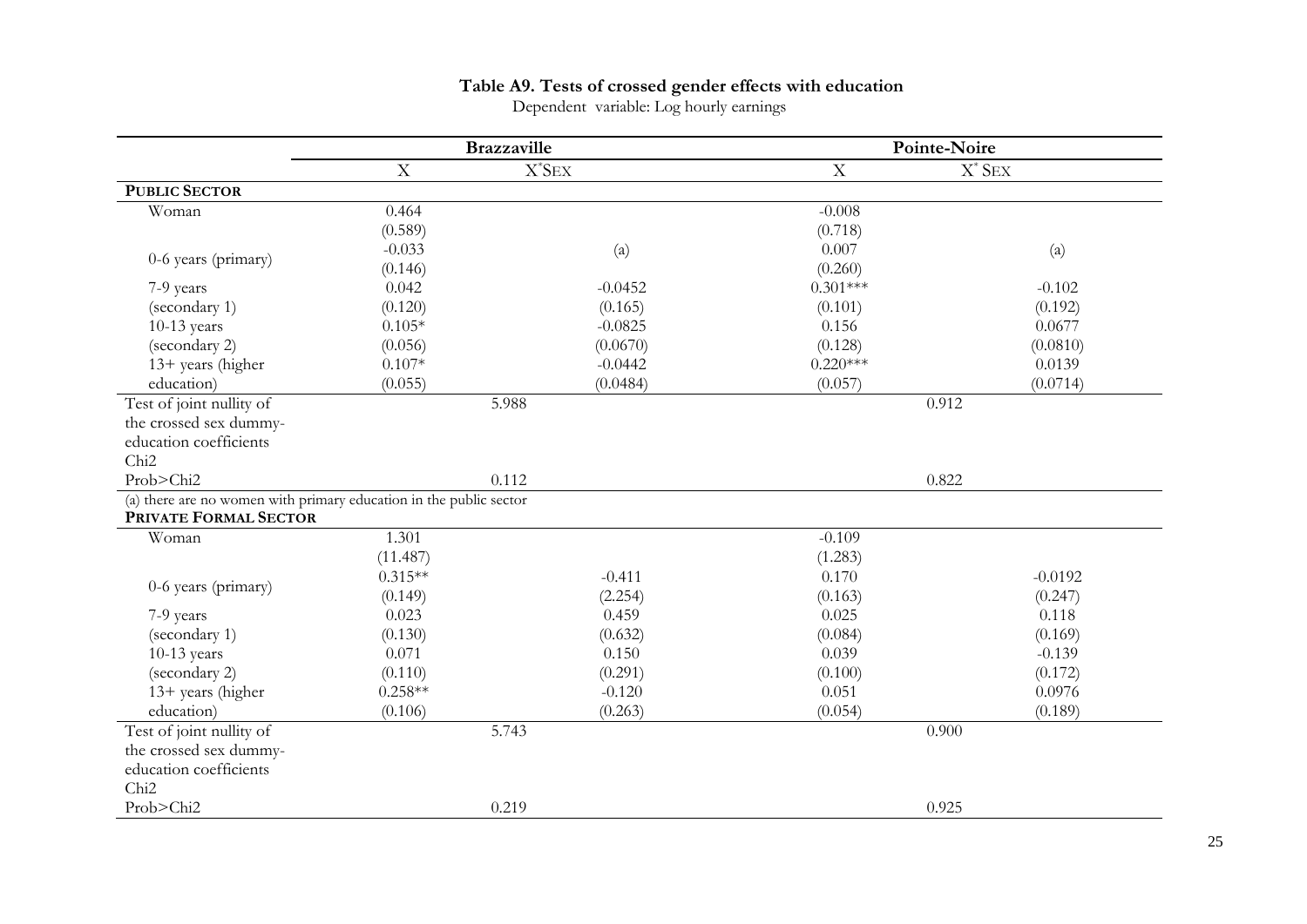| <b>INFORMAL SECTOR</b>   |            |            |            |            |
|--------------------------|------------|------------|------------|------------|
| Woman                    | $-0.385$   |            | $-0.186$   |            |
|                          | (0.410)    |            | (0.331)    |            |
| 0-6 years (primary)      | $-0.019$   | 0.0108     | 0.030      | $-0.0355$  |
|                          | (0.065)    | (0.0820)   | (0.045)    | (0.0638)   |
| 7-9 years                | $0.093*$   | $-0.00264$ | 0.018      | 0.0202     |
| (secondary 1)            | (0.052)    | (0.0600)   | (0.035)    | (0.0464)   |
| $10-13$ years            | $-0.014$   | $-0.00937$ | $0.082*$   | $-0.00612$ |
| (secondary 2)            | (0.068)    | (0.0936)   | (0.049)    | (0.0855)   |
| $13+$ years (higher      | 0.136      | 0.219      | 0.046      | 0.159      |
| education)               | (0.093)    | (0.187)    | (0.056)    | (0.118)    |
| Test of joint nullity of | 1.880      |            | 3.303      |            |
| the crossed sex dummy-   |            |            |            |            |
| education coefficients   |            |            |            |            |
| Chi <sub>2</sub>         |            |            |            |            |
| Prob>Chi2                | 0.758      |            | 0.508      |            |
| <b>ALL SECTORS</b>       |            |            |            |            |
| Woman                    | $-0.267$   |            | $-0.168$   |            |
|                          | (0.373)    |            | (0.339)    |            |
| 0-6 years (primary)      | 0.015      | $-0.0125$  | 0.069      | $-0.0346$  |
|                          | (0.053)    | (0.0745)   | (0.046)    | (0.0628)   |
| 7-9 years                | $0.065*$   | 0.0585     | $0.068**$  | 0.0152     |
| (secondary 1)            | (0.036)    | (0.0477)   | (0.031)    | (0.0409)   |
| $10-13$ years            | 0.043      | 0.0454     | $0.144***$ | $-0.0182$  |
| (secondary 2)            | (0.034)    | (0.0556)   | (0.035)    | (0.0551)   |
| $13+$ years (higher      | $0.124***$ | $-0.00569$ | $0.116***$ | 0.103      |
| education)               | (0.025)    | (0.0484)   | (0.034)    | (0.0643)   |
| Test of joint nullity of | 6.907      |            | 3.799      |            |
| the crossed sex dummy-   |            |            |            |            |
| education coefficients   |            |            |            |            |
| Chi <sub>2</sub>         |            |            |            |            |
| Prob>Chi2                |            | 0.141      | 0.434      |            |

*Note* : SEX is a dummy indicating a woman. Additional explanatory variables introduced in the models are dummies for family situation (single, married monogamous, married polygamous, widow, cohabitation, divorced) and for religion. Standard errors (in parentheses) are estimated using 500 bootstrap replications. \*, \*\* and \*\*\* mean coefficient significant at 10 percent, 5 percent and 1 percent, respectively.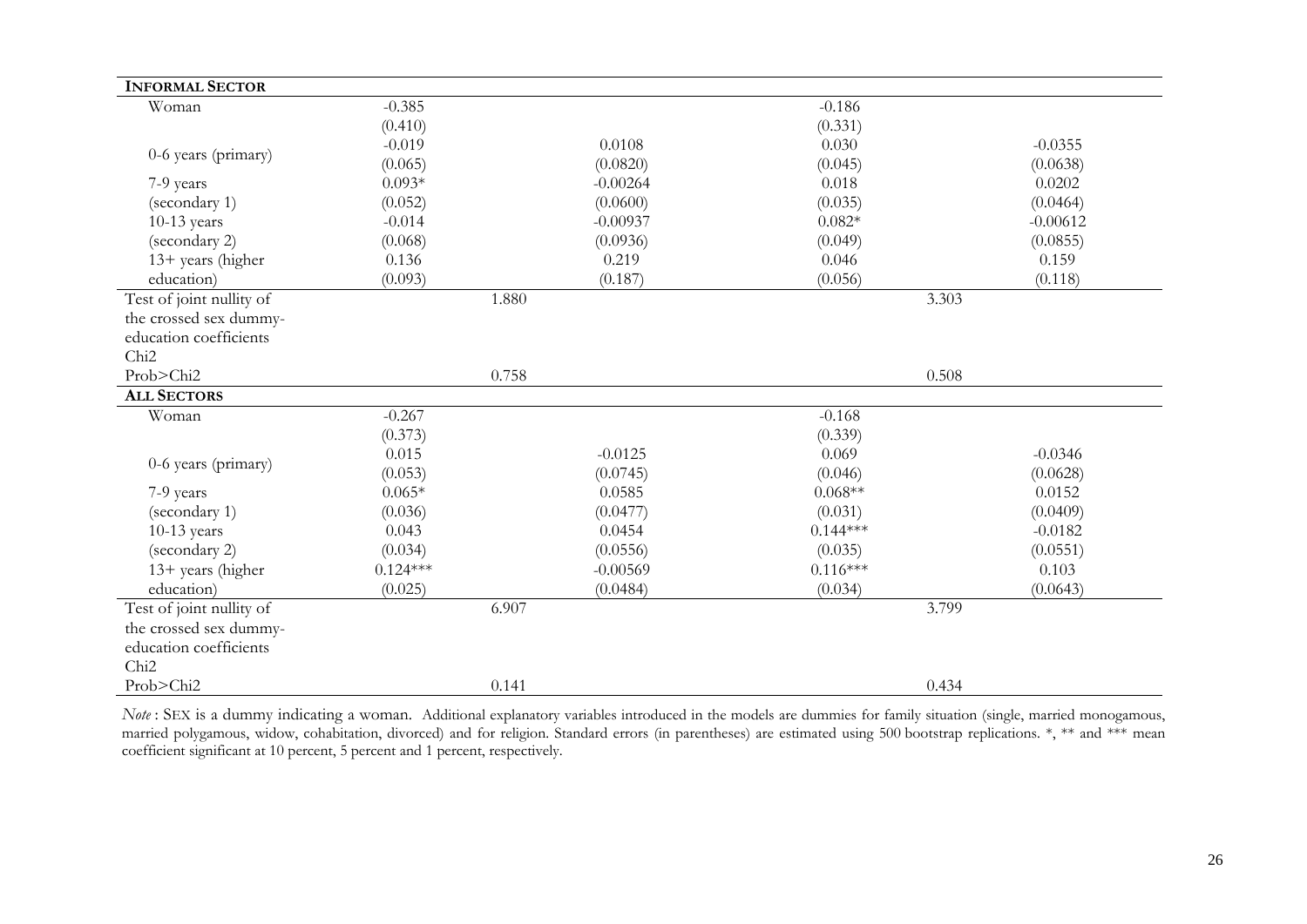| Dependent variable: Log hourly earnings |                           |                       |                           |              |
|-----------------------------------------|---------------------------|-----------------------|---------------------------|--------------|
|                                         | <b>Brazzaville</b>        |                       | Pointe-Noire              |              |
|                                         | $\boldsymbol{\mathrm{X}}$ | $\textbf{X}^*$ SENIOR | $\boldsymbol{\mathrm{X}}$ | $X^*$ SENIOR |
| <b>PUBLIC SECTOR</b>                    |                           |                       |                           |              |
| <b>SENIOR</b>                           | $-0.905$                  |                       | $-0.446$                  |              |
|                                         | (2.264)                   |                       | (1.799)                   |              |
| 0-6 years (primary)                     | $-0.037$                  | 0.180                 | $-0.067$                  | $-0.0272$    |
|                                         | (0.218)                   | (0.453)               | (0.169)                   | (0.337)      |
| 7-9 years                               | 0.120                     | $-0.0604$             | 0.125                     | 0.175        |
| (secondary 1)                           | (0.114)                   | (0.170)               | (0.096)                   | (0.138)      |
| $10-13$ years                           | $0.104**$                 | 0.0382                | 0.107                     | $-0.125$     |
| (secondary 2)                           | (0.052)                   | (0.0872)              | (0.095)                   | (0.153)      |
| 13+ years (higher                       | $0.129**$                 | $-0.226***$           | $0.211***$                | $-0.163$     |
| education)                              | (0.059)                   | (0.0795)              | (0.059)                   | (0.186)      |
| Test of joint nullity of                |                           | 13.18                 | 5.064                     |              |
| the crossed age dummy-                  |                           |                       |                           |              |
| education coefficients                  |                           |                       |                           |              |
| Chi <sub>2</sub>                        |                           |                       |                           |              |
| Prob>Chi2                               | 0.0104                    |                       | 0.281                     |              |
| <b>PRIVATE FORMAL</b>                   |                           |                       |                           |              |
| <b>SECTOR</b>                           |                           |                       |                           |              |
| <b>SENIOR</b>                           | 0.728                     |                       | 1.497                     |              |
|                                         | (1.251)                   |                       | (1.371)                   |              |
| 0-6 years (primary)                     | 0.232                     | $-0.199$              | $0.269*$                  | $-0.228$     |
|                                         | (0.203)                   | (0.253)               | (0.155)                   | (0.272)      |
| 7-9 years                               | 0.040                     | 0.292                 | 0.053                     | $-0.00197$   |
| (secondary 1)                           | (0.191)                   | (0.232)               | (0.085)                   | (0.165)      |
| $10-13$ years                           | 0.164                     | $-0.108$              | 0.009                     | $-0.0339$    |
| (secondary 2)                           | (0.105)                   | (0.212)               | (0.088)                   | (0.159)      |
| 13+ years (higher                       | $0.262**$                 | $-0.156$              | 0.041                     | $0.296*$     |
| education)                              | (0.110)                   | (0.286)               | (0.049)                   | (0.171)      |
| Test of joint nullity of                | 1.894                     |                       | 4.922                     |              |
| the crossed age dummy-                  |                           |                       |                           |              |
| education coefficients                  |                           |                       |                           |              |
| Chi <sub>2</sub>                        |                           |                       |                           |              |
| Prob>Chi2                               |                           | 0.755                 |                           | 0.295        |

#### **Table A10. Tests of crossed age effects with education**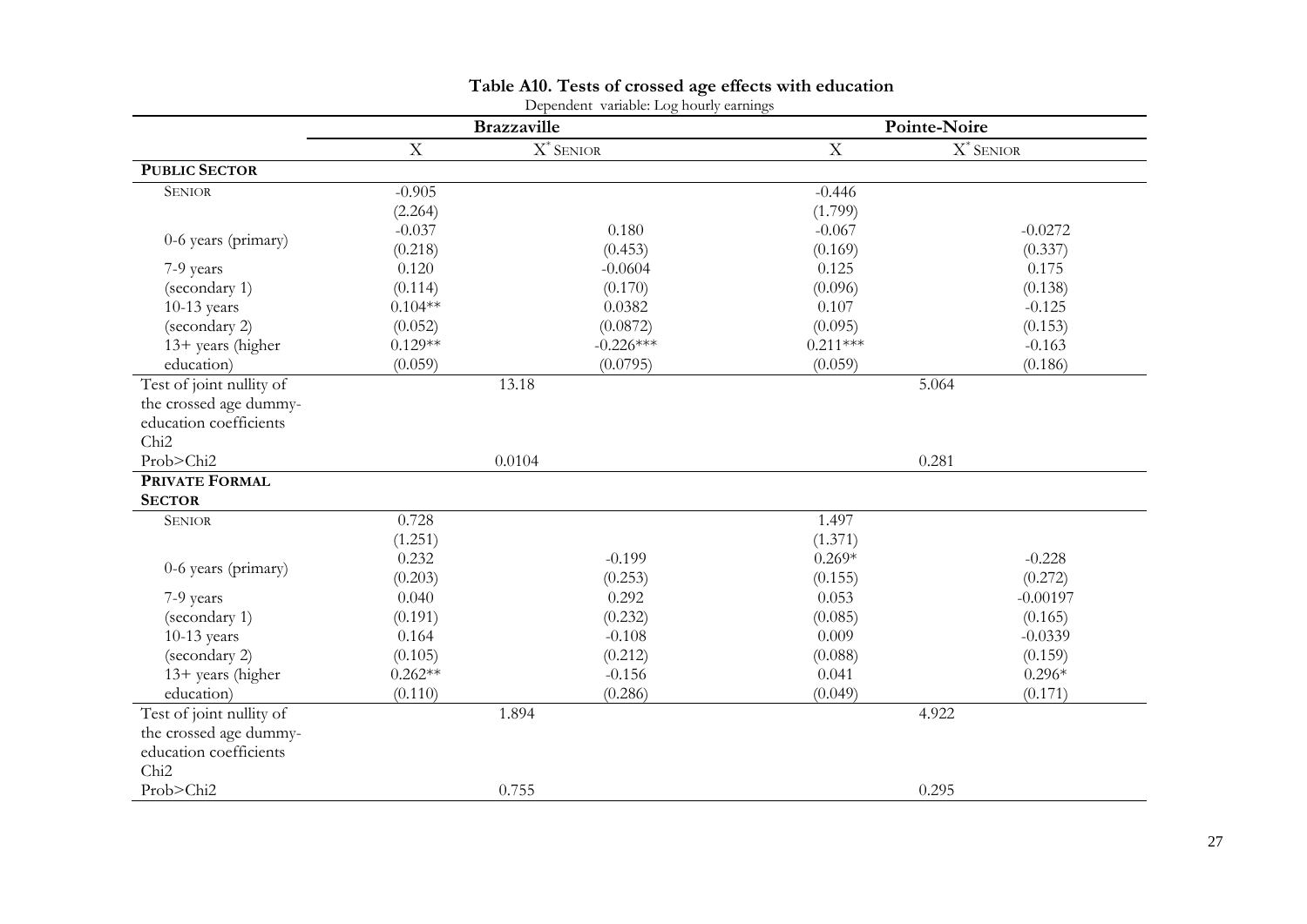| <b>INFORMAL SECTOR</b>   |            |            |            |           |  |
|--------------------------|------------|------------|------------|-----------|--|
| <b>SENIOR</b>            | 0.224      |            | $-0.044$   |           |  |
|                          | (0.476)    |            | (0.372)    |           |  |
| 0-6 years (primary)      | 0.007      | $-0.0642$  | 0.065      | $-0.0110$ |  |
|                          | (0.063)    | (0.0924)   | (0.062)    | (0.0696)  |  |
| 7-9 years                | $0.089**$  | 0.0392     | 0.052      | 0.0296    |  |
| (secondary 1)            | (0.043)    | (0.0621)   | (0.040)    | (0.0475)  |  |
| $10-13$ years            | 0.032      | 0.0263     | $0.161***$ | $-0.0446$ |  |
| (secondary 2)            | (0.061)    | (0.0943)   | (0.043)    | (0.107)   |  |
| 13+ years (higher        | $0.240***$ | $-0.198$   | $0.108*$   | 0.0366    |  |
| education)               | (0.083)    | (0.175)    | (0.056)    | (0.149)   |  |
| Test of joint nullity of |            | 2.050      | 0.420      |           |  |
| the crossed age dummy-   |            |            |            |           |  |
| education coefficients   |            |            |            |           |  |
| Chi <sub>2</sub>         |            |            |            |           |  |
| Prob>Chi2                |            | 0.727      |            | 0.981     |  |
| <b>ALL SECTORS</b>       |            |            |            |           |  |
| <b>SENIOR</b>            | 0.100      |            | 0.258      |           |  |
|                          | (0.403)    |            | (0.337)    |           |  |
| 0-6 years (primary)      | 0.020      | $-0.0394$  | $0.114**$  | $-0.0499$ |  |
|                          | (0.054)    | (0.0810)   | (0.053)    | (0.0619)  |  |
| 7-9 years                | $0.074**$  | 0.0391     | $0.088**$  | 0.0259    |  |
| (secondary 1)            | (0.036)    | (0.0513)   | (0.035)    | (0.0393)  |  |
| $10-13$ years            | $0.052*$   | 0.0332     | $0.166***$ | $-0.0497$ |  |
| (secondary 2)            | (0.031)    | (0.0594)   | (0.033)    | (0.0727)  |  |
| 13+ years (higher        | $0.126***$ | $-0.163**$ | $0.157***$ | 0.0649    |  |
| education)               | (0.020)    | (0.0634)   | (0.033)    | (0.0981)  |  |
| Test of joint nullity of | 7.515      |            | 1.175      |           |  |
| the crossed age dummy-   |            |            |            |           |  |
| education coefficients   |            |            |            |           |  |
| Chi <sub>2</sub>         |            |            |            |           |  |
| Prob>Chi2                |            | 0.111      | 0.882      |           |  |

*Note* : SENIOR is a dummy indicating whether the individuals are 30 years old or above. Additional explanatory variables introduced in the models are dummies for family situation (single, married monogamous, married polygamous, widow, cohabitation, divorced) and for religion. Standard errors (in parentheses) are estimated using 500 bootstrap replications. \*, \*\* and \*\*\* mean coefficient significant at 10 percent, 5 percent and 1 percent, respectively.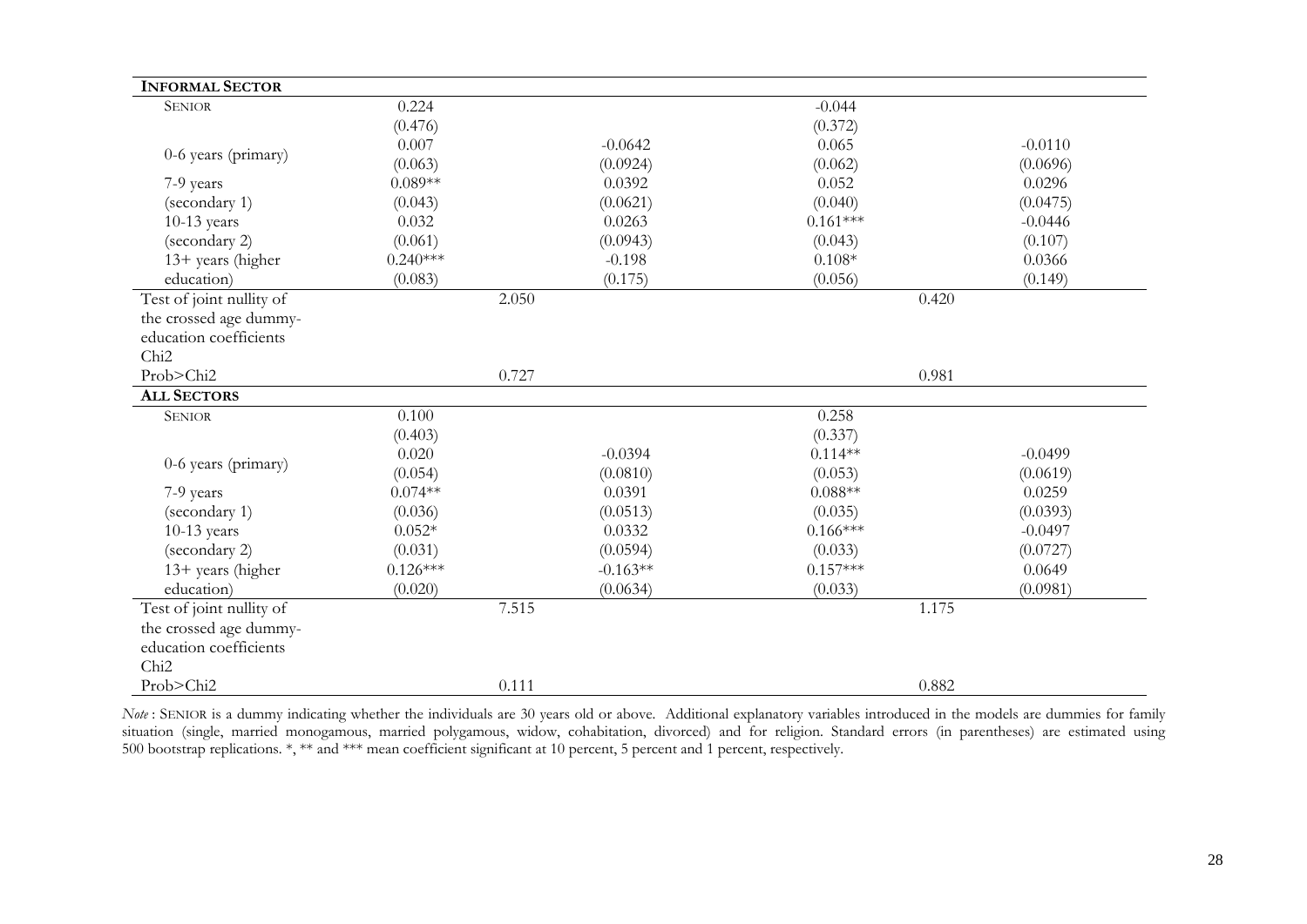# **APPENDIX B. ECONOMETRIC METHODS**

### **B.1 Earnings equation with correction of the selection bias**

In this study, we jointly model earning equations and selection into differents sectors as follows:

$$
S^*_{ij} = \beta_j' X_i + \varepsilon_{ij} \tag{1}
$$

and

 $\overline{a}$ 

$$
Y_{ij} = \zeta_i' Z_i + \eta_{ij} \tag{2}
$$

where  $Y_{ij}$  represents the compensation received by individual *i* who works in sector *j*, with  $j = 0$ (not working);  $j = 1$  (public sector), 2 (formal sector) or 3 (informal sector). By definition,  $Y_{i0}$  (a kind of reservation wage) is unknown, but  $S_{i0}$  (not working or no compensation) is known and used in the first-stage estimations.  $Z_i$  is the vector for the individual's observable characteristics, including education, *ζj* is a vector of parameters to be estimated, and *ηij* an error term. We estimate each sector's coefficients  $\zeta$ ,  $Y_j$  is only observed if the sector *j* is selected, therefore  $\eta_j$ and  $\varepsilon_i$  are not independent. This means that the assigning mechanism in each category is not random, and has a significant effect on earnings.

In regression (1), we use multinomial logit models to compute the correction terms  $\lambda_{ij}$ , based on the expected probability that individual *i* be in sector *j* or not working. The generalized pattern of the inverse Mills ratio is then introduced in the income equation for each sector *j* and provides unbiased estimates of *βj*. *λij* can be estimated with different methods: Lee's, McFadden's or Dahl's. Lee's correction method has been debated because it is based on strong restrictions related to the joint distribution of the error terms in the equations of interest (Vijverberg, 1993 ; Dahl, 2002 ; Bourguignon et al., 2007). However, the other methods we have tried, such as Dubin's and McFadden's or Dahl's, did not appear more effective given the small size of our sectoral subsamples<sup>11</sup>. Therefore, we selected Lee's correction method (cf. Lee, 1983).

In both Heckman's and Lee's procedures, identification is achieved using exclusion restrictions. In each sector, we use six dummy variables that describe the relationship of an individual to the head of household (child, spouse, etc.). The rationale behind this identification strategy is that, all else being equal, the relationship to the household head may only influence the level of individual earnings through its effect on sector choice and allocation (including the not working category). We tested the relevance of this identification strategy using Wald's tests of joint significance of the identifying variables in the first regression, and by testing their insignificance in the second regressions, for each sector. The results confirmed this was an appropriate choice in all cases<sup>12</sup>. However, keeping in mind methodological controversies regarding the selection of identifying variables in general, we also report overall results from the uncorrected earnings function (OLS), in order to provide results which are comparable to some existing studies.

<sup>11</sup> Indeed, based on Monte-Carlo simulations, Bourguignon et al. (2007) find that Lee's method is well adapted to small samples.

<sup>12</sup> For both cities and all sectors, Wald's joint significance tests on instruments used in the first step never rejected the null hypothesis at the 1 percent threshold. Note that the second equation remains identified even without the exclusion condition for the purpose of the tests, since identification then relies on the distributional hypothesis in Lee's model (see Bourguignon et al., 2007). Coefficients of the dummies of relation to the household head are reported in Tables A2 and A3 in Appendix A.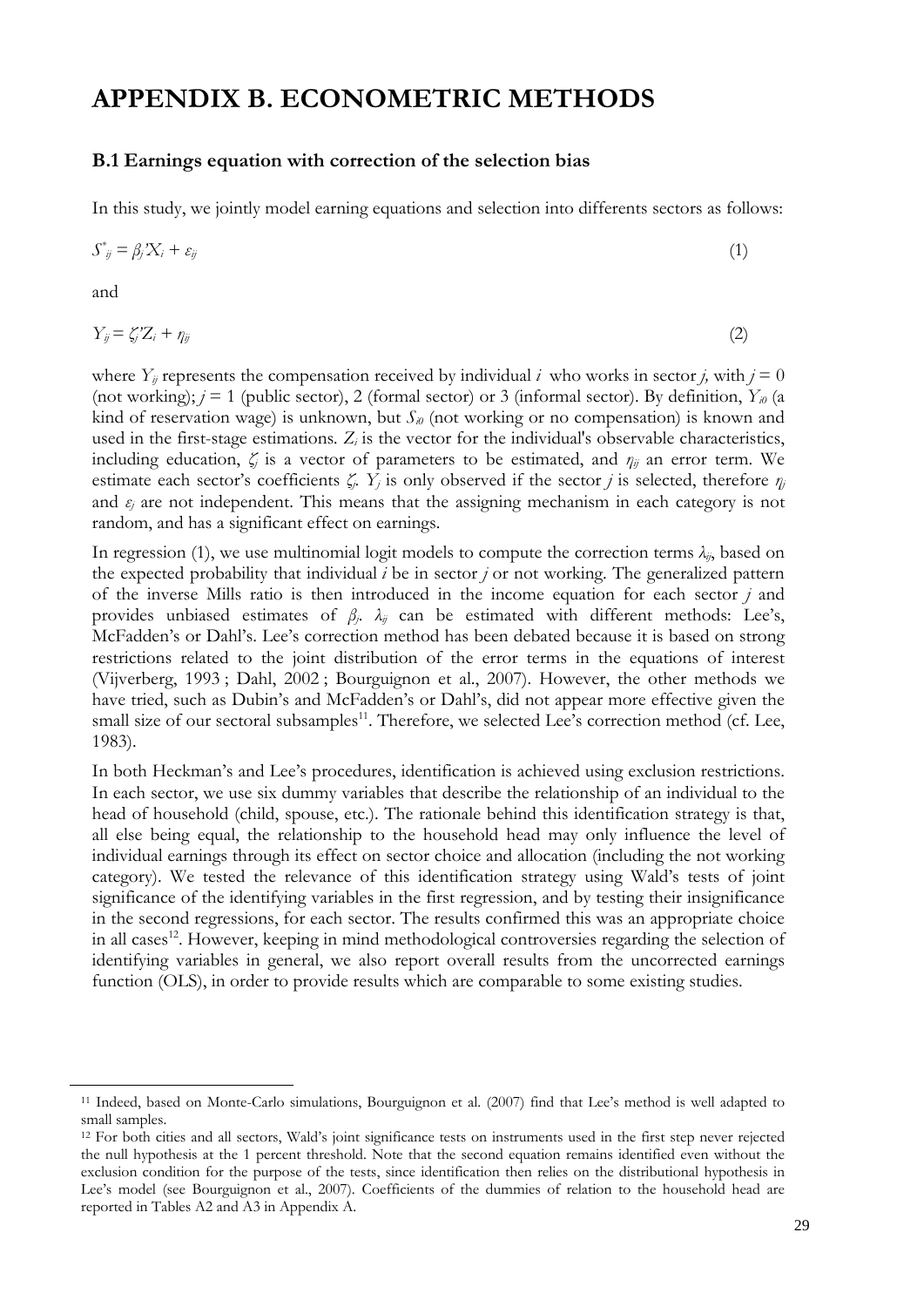# **B.2 Endogeneity of education**

Education can be an endogenous variable in earnings equations if it is correlated to the error term of the equation, either because there is unobserved individual heterogeneity or measurement errors in the education variable.

To solve the issue of endogeneity, one typically uses instrumental variable methods which require variables that are not correlated to the unobserved heterogeneity of individuals, but to their education. Instrumentation often relies on households and demographic characteristics assumed to not be correlated to the error term of the income equation. This strategy is widely used with data on developing countries and can capture various environmental influences. Thus, Ashenfelter and Zimmerman (1997) use parental education as instrument, Butcher and Case (1994) employ the presence of a sister in the family, and Card (1995) relies on geographic proximity to a junior high school.

In this paper, we address this issue using the father's educational level and professional status as instruments (see Table A1 in Appendix A for the definition and descriptive statistics of these variables), and we adopt a control function (CF) approach (Wooldridge, 2002). Family background variables are generally believed to be strong instruments in developing countries, as they capture various genetic and environment influences (Sahn and Alderman, 1988). However, one could argue that the father's education and job professional status may not respect the exclusion restriction condition, in the sense that these may have a direct effect on children's labour market achievements, perhaps through family wealth or preference for jobs in a particular labour market segment. Recently, Hoogerheide et al. (2012) show using panel data and bayesian analysis that, even if there is a violation of the strict validity assumption, parental characteristics (in their study, this is father's education) used as instruments of children's education still yield acceptable estimates because their effect on children's education is generally larger ("strong") than their direct effect on the children's labour market outcomes. This finding provides confidence in the use of father's characteristics as instruments in earnings equations.

The method that uses the CF is adapted when the income/education profile is non-linear in the estimated parameters. As our results show, education's marginal effect on income is not constant. The empirical implementation of the CF consists, first of all, in running the first-stage equation like in a traditional IV approach. Then we recover the estimated residuals and use them as an additional explanatory variable in the second-stage equation, together with the education variables. Following Blackburn and Neumark (1995), Lam and Schoeni (1993), or Ashenfelter and Zimmerman (1997), we also made a different use of family background information by introducing it directly into the earnings functions. Applying all these different techniques is interesting because the various underlying hypotheses can reveal common trends in the results, which must then be seen as being relatively robust. In turn, even if issues of endogeneity are not perfectly corrected, the similarity of results from different methods should convince us of their relative robustness.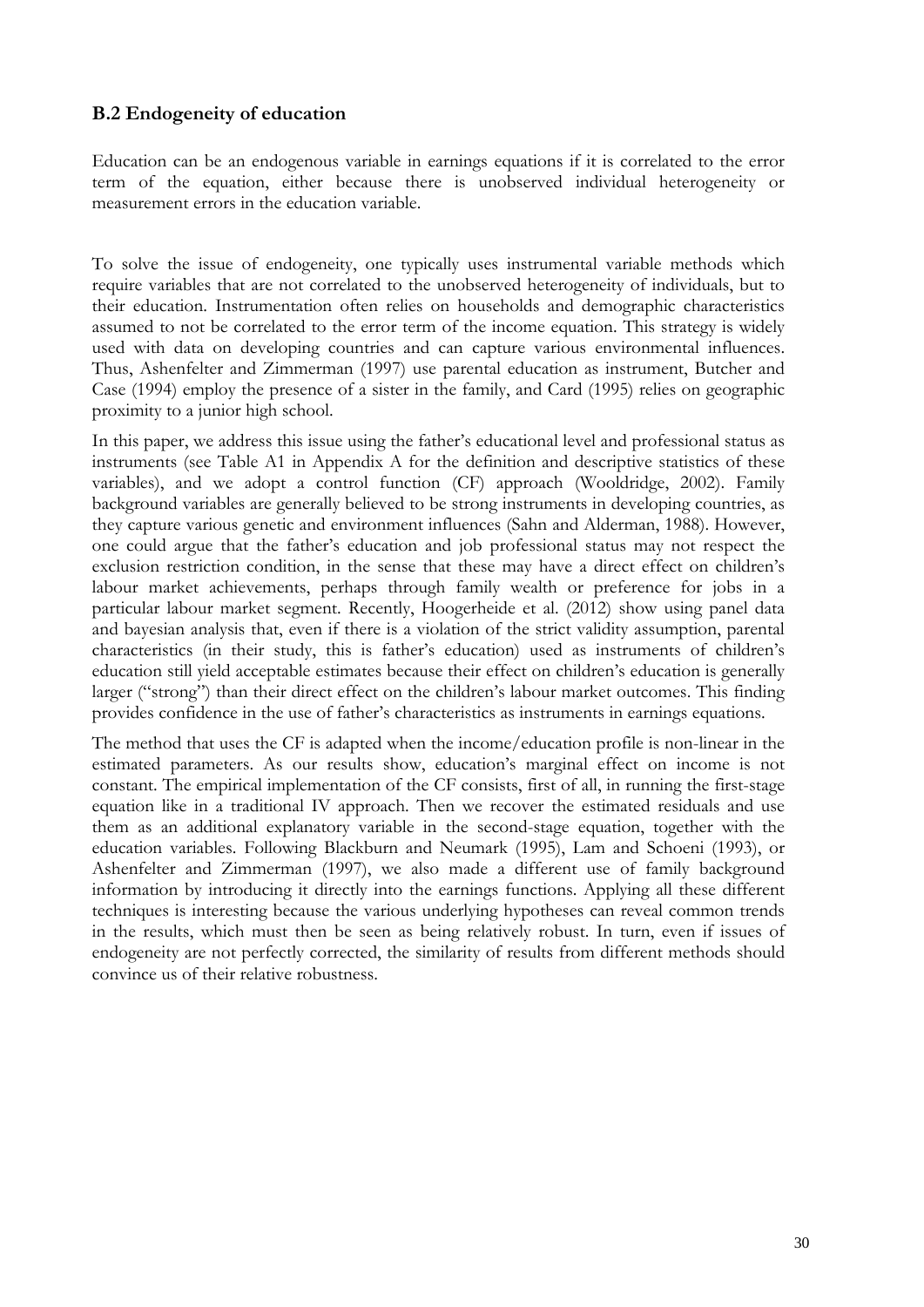# **References**

- Aromolaran, A. B., 2006, "Estimates of Mincerian Returns to Schooling in Nigeria", *Oxford Development Studies* 34(2), p. 265-292.
- Ashenfelter, O., Zimmerman, D., 1997, "Estimating of Return to Schooling from Sibling Data: Fathers, Sons and Brothers", *Review of Economics and Statistics* 79, p. 1-9.
- Backiny-Yetna, P., Wodon Q., 2010, "Gender Labor Income Shares and Human Capital Investment in the Republic of Congo", in *Gender Disparities in Africa's Labor Market*, Arbache J.S. et al. (Eds), Chapter 10, Africa Development Forum Series, Washington DC: The World Bank, p. 359.
- Bennell, P., 1996, "Rates of Return on Education: Does the Conventional Pattern Prevail in Sub-Saharan Africa?", *World Development* 24 (1), p. 183-199.
- Blackburn, M., Neumark, D., 1995, "Are OLS Estimates of the Return to Schooling biased downward? Another Look", *Review of Economics and Statistics* 77, p. 217-229.
- Bocquier, P., Nordman, C.J., Vescovo, A., 2010, "Employment Vulnerability and Earnings in Urban West Africa", *World Development* 38 (9), p. 1297-1314.
- Bourguignon, F., Fournier, M., Gurgand, M., 2007, "Selection Bias Corrections based on the Multinomial Logit Model: Monte-Carlo Comparisons", *Journal of Economic Surveys* 21 (1), p. 174–205.
- Butcher, K.F., Case, A., 1994, "The Effects of Sibling Composition on Women's Education and Earnings", *Quarterly Journal of Economics* 109, p. 443-450.
- Card, D., 1995, "Using Geographic Variation in College Proximity to Estimate the Return to Schooling", in Christofides, L.N., Grant, E.K., Swidinsky, R. (dir.), *Aspects of Labour Market Behavior: Essays in Honor of John Vanderkamp*, University of Toronto, Canada), p. 201-222.
- Card, D., 2001, "Estimating the Return to Schooling: Progress on Some Persistent Econometric Problems", *Econometrica* 69, p. 1127-1160.
- CNSEE, 2006, *ECOM-2005, Congo Poverty Assessment Household Survey. Poverty Profile in the Congo in 2005. Final Analysis Report*, 141 p.
- CNSEE, 2009, *1-2 Survey. Phase 1: Employment Survey. Pollster Manual,* 30 p.
- CONFEMEN & MEPSA, 2009, *PASEC Republic of Congo Report 2009. Primary Education in the Congo: Seeking Quality and Equity*, 151 p.
- Dahl, G., 2002, "Mobility and the Returns to Education: Testing a Roy Model with Multiple Markets", *Econometrica* 70, p. 2367-2420.
- Dimova, R., Nordman, C.J., Roubaud, F., 2010, "Allocation of Labor in Urban West Africa: Insights from the Pattern of Labor Supply and Skill Premium", *Review of Development Economics* 14 (1), p. 160–178.
- Foltz, J.D., Gajigo, O., 2012, "Assessing the Returns to Education in the Gambia", *Journal of African Economies* 21(4), p. 580-608.
- Hoogerheide, L., Block, J.H., Thurik R., 2012. Family Background Variables as Instruments for Education in Income Regressions: A Bayesian Analysis. Economics of Education Review 31, p. 515– 523.
- Jolliffe, D., 2004, "The Impact of Education in Rural Ghana: Examining Household Labor Allocation and Returns On and Off the Farm", *Journal of Development Economics* 73(1), p. 287- 314.
- Kouamé, A., 1999, *Women's Education and Employment in Abidjan,* l'Harmattan, Collection Sociétés Africaines et Diaspora.